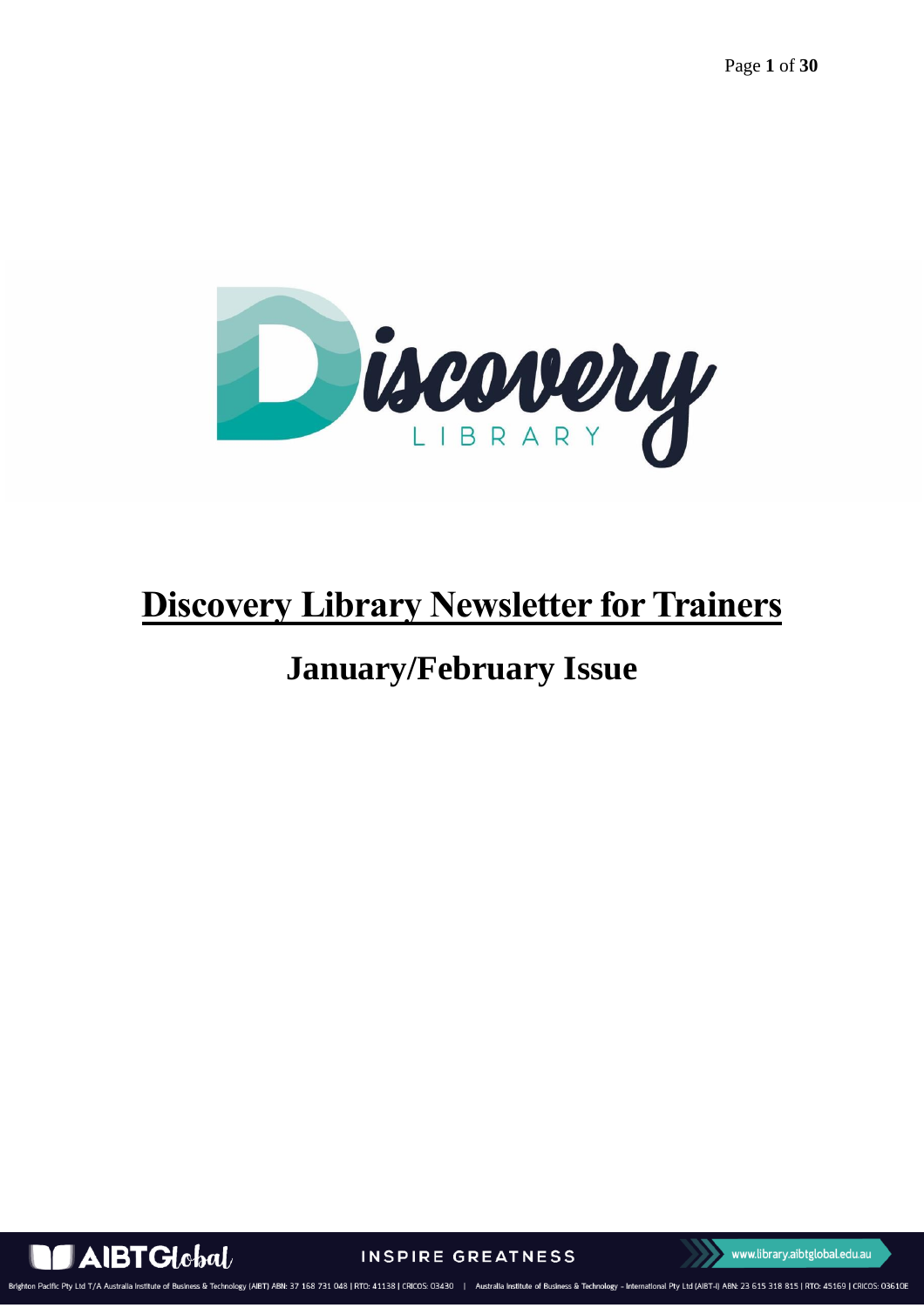# **Discovery Library Newsletter for Trainers**

#### **January/February 2020 Issue**

<span id="page-1-0"></span>[Discovery Library](https://library.aibtglobal.edu.au/?utm_source=greenbar&utm_medium=url) creates newsletter to assist trainers with the information listed below.

- Updates on the library
- News updates on the Vocational Education and Training Sector
- Additional learning resources useful for the units of competency
- Upcoming events on Vocation Education and Training

If you require any assistance, please contact  $\frac{library @aibtglobal.edu.au.}$ 

#### **Table of Content**

| <b>Discovery Library Newsletter for Trainers.2</b> |
|----------------------------------------------------|
|                                                    |
|                                                    |
| <b>Vocational Education and Training News  5</b>   |
| <b>Upcoming Vocational Education Events and</b>    |
|                                                    |
| Learning Materials Related to Units of             |
| UOC Code: AVIF0005 - Implement aviation            |
| fatigue risk management processes; AVIF0006        |
|                                                    |
| UOC Code: ICTICT508 Evaluate vendor                |
|                                                    |
| UOC Code: ICTSAS601 Implement change               |
|                                                    |
| UOC Code: ICTWEB411 Produce basic client-          |
| side script for dynamic web pages 10               |
| UOC Code: ICTPMG501 Manage ICT projects            |
| UOC Code: ICTWEB501 Build a dynamic                |
|                                                    |
| UOC Code: BSBADV503 Coordinate                     |
|                                                    |
| UOC Code: BSBLDR801 Lead personal and              |
| strategic transformation  11                       |
| UOC Code: BSBLDR804 Influence and shape            |
|                                                    |
| UOC Code: BSBMGT517 Manage operational             |
|                                                    |

| UOC Code: BSBMGT616 Develop and<br>implement strategic plans 13                        |
|----------------------------------------------------------------------------------------|
| UOC Code: BSBMGT617 Develop and<br>implement a business plan 13                        |
| UOC Code: BSBMKG523 Design and develop<br>an integrated marketing communication plan13 |
| UOC Code: BSBPMG801 Prioritise projects                                                |
| UOC Code: BSBPMG512 Manage project time                                                |
| UOC Code: BSBPMG513 Manage project                                                     |
| UOC Code: BSBWOR502 Lead and manage                                                    |
| UOC Code: TLIA5058 Manage facility and                                                 |
| UOC Code: BSBCUS401 Coordinate<br>implementation of customer service strategies        |
| UOC Code: BSBMKG507 Interpret market<br>trends and developments 15                     |
| UOC Code: BSBLDR511 Develop and use                                                    |
| UOC Code: BSBINN601 Lead and manage                                                    |
| UOC Code: BSBPMG522 Undertake project                                                  |
| UOC Code: BSBFIM601 Manage finances17                                                  |

# **AIBTGlobal**

## **INSPIRE GREATNESS**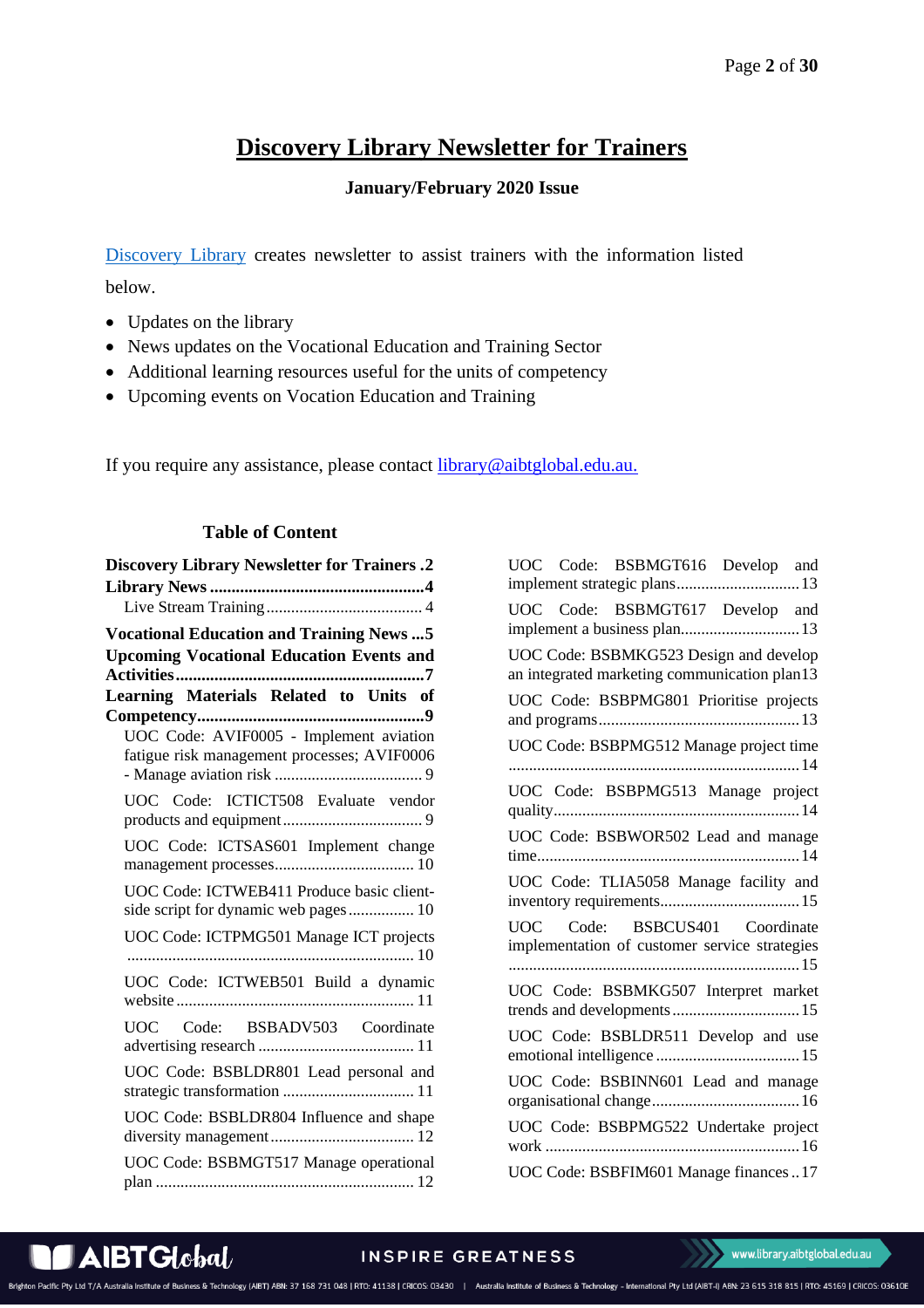| UOC Code: BSBMGT617 Develop and<br>implement a business plan  17                                                                                                                                                                           |
|--------------------------------------------------------------------------------------------------------------------------------------------------------------------------------------------------------------------------------------------|
| UOC Code: BSBLED802 Lead learning<br>strategy implementation 17                                                                                                                                                                            |
| UOC Code: BSBDIV801 Conduct strategic<br>diversity workforce planning 18                                                                                                                                                                   |
| UOC Code: CHCCCS015 Provide                                                                                                                                                                                                                |
| UOC Code: BSBWOR502 Lead and manage                                                                                                                                                                                                        |
| UOC Code: CHCCCS007 Develop and<br>implement service programs 19                                                                                                                                                                           |
| UOC Code: HLTAAP001 Recognise healthy                                                                                                                                                                                                      |
| UOC Code: CHCECE024 Design and<br>implement the curriculum to foster children's<br>learning and development 19                                                                                                                             |
| Learning material 1: Child safe organisations:<br>Information for organisations on how to keep<br>children safe. This article discusses the National<br>Principles for Child Safe Organisations.<br>Therefore, it can relate to the UoC 19 |
| UOC Code: CHCCCS006 Facilitate individual                                                                                                                                                                                                  |
| UOC Code: CHCAGE004 Implement<br>interventions with older people at risk 20                                                                                                                                                                |
| UOC Code: HLTWHS002 Follow safe work                                                                                                                                                                                                       |
| UOC Code: CHCECE014 Comply with family<br>day care administration requirements  21                                                                                                                                                         |
| UOC Code: CHCDIV002 Promote Aboriginal<br>and/or Torres Strait Islander cultural safety 21                                                                                                                                                 |
| UOC Code: CHCECE001 Develop cultural                                                                                                                                                                                                       |

| UOC Code: CHCECE021 Implement strategies                                      |
|-------------------------------------------------------------------------------|
| UOC Code: BSBDIV501 Manage diversity in                                       |
| UOC Code: BSBSUS401 Implement and<br>monitor environmentally sustainable work |
| UOC Code: SITHCCC011 Use cookery skills                                       |
| UOC Code: SITXMGT001 Monitor work                                             |
| UOC Code: SITXCCS007 Enhance customer                                         |
| UOC Code: SITXINV003 Purchase goods;<br>SITXINV001 Receive and store stock23  |
| Code: SITHCCC001 Use food<br><b>UOC</b>                                       |
| UOC Code: SITHCCC005 Prepare dishes using                                     |
| UOC Code: SITHCCC018 Prepare food to meet<br>special dietary requirements24   |
| UOC Code: SITXFSA001 Use hygienic                                             |
| UOC Code: SITXFSA002 Participate in safe                                      |
| UOC Code: SITXCCS002 Provide visitor                                          |
| UOC Code: SITHACS001 Clean premises and                                       |
| <b>Industry Professional Body and Upcoming</b>                                |

**[Industry Events and Activities....................](#page-25-0) 26**

 $\blacksquare$  AIBTG $\ell$ cba $\ell$ 

INSPIRE GREATNESS

www.library.aibtglobal.edu.au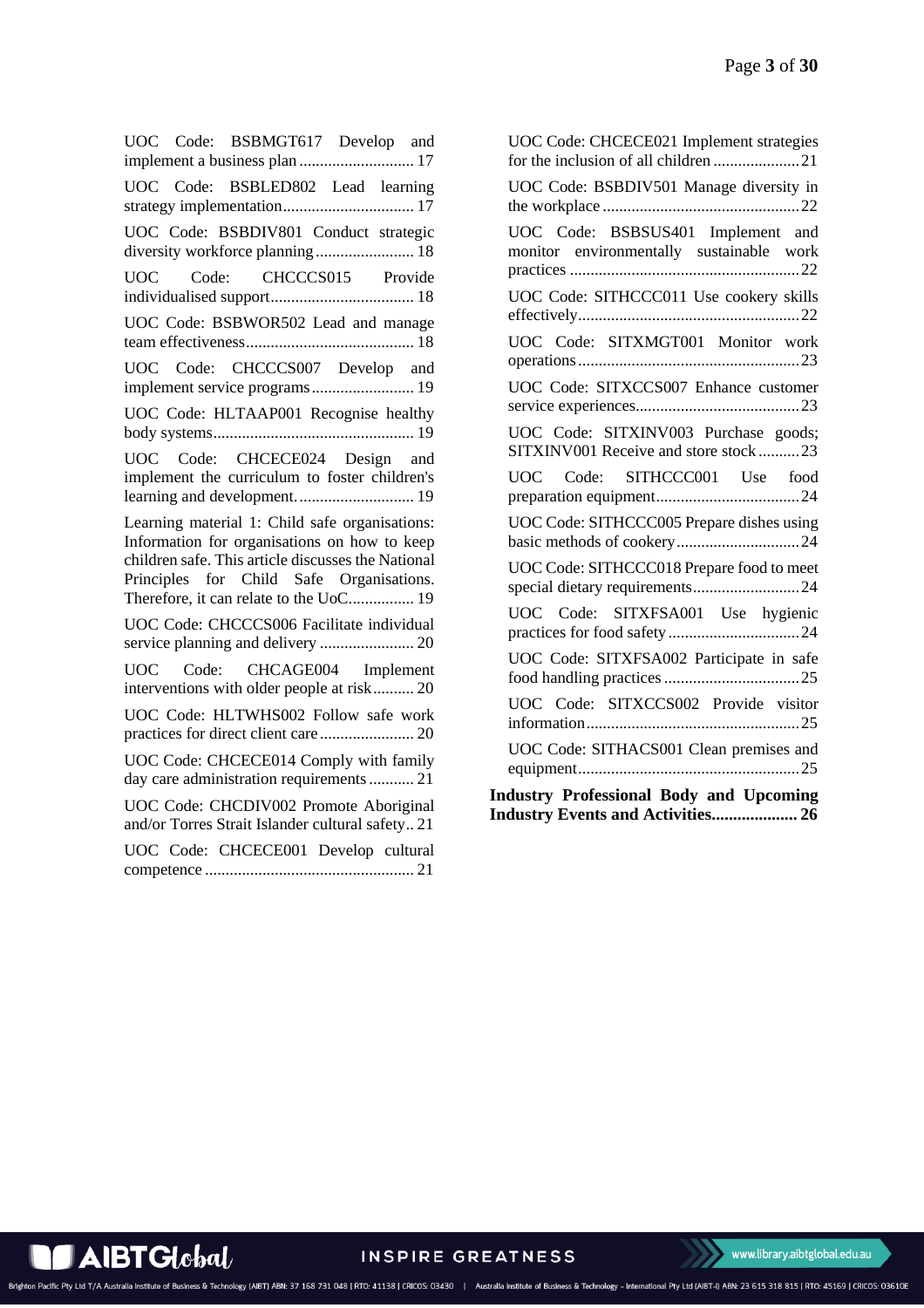# <span id="page-3-0"></span>**Library News**

#### <span id="page-3-1"></span>**Live Stream Training**

As you may already know, our library training programs commenced from November 2019. In this year, our live stream training programs started with "foundation skills in UOCs" (training 3) and "copyright" (training 4). Training 3 provided the knowledge of how language, literacy, numeracy and employment skills can be incorporated into the performance criteria. In training 4, we addressed the concerns about copyright systems and discussed how AIBT trainers could use third-party materials in their teaching materials legally and morally. We believe these two topics are very important for AIBT trainers. If you missed the training and wish to access the learning materials, please visit at

[https://library.aibtglobal.edu.au/library-services/library-training-announcement/past-training/.](https://library.aibtglobal.edu.au/library-services/library-training-announcement/past-training/) If you would like to provide us with your feedback about the training sessions or wish to suggest a topic for future training programs, please feel free to contact us at [library@aibtglobal.edu.au.](mailto:library@aibtglobal.edu.au)

#### **Service expansions and enhancement**

We are expanding "learning support services". Working with language literacy and numeracy (LLN) team, we are planning to provide individualised support to AIBT students who need to improve their study skills to complete their UOCs. For example, we provide consultation with students to identify their learning needs. Once the problems are identified, we arrange them with available training programs and supplementary materials or assist them in accessing external support. The followings are examples of our new services.

- One-on-one consultation
- English tutorial
- Numeracy tutorial
- Referencing tutorial
- Report writing tutorial
- Assist in accessing other supports available

Please feel free to contact us at **library@aibtglobal.edu.au** for more details.

We are expanding the availability of physical books. The following are the examples of materials that you can find in Discover Learning Resource Centre, on level 3 Mt. Gravatt Campus.

- The book which staff can make multiple photocopies for students
- Books with DVD-ROM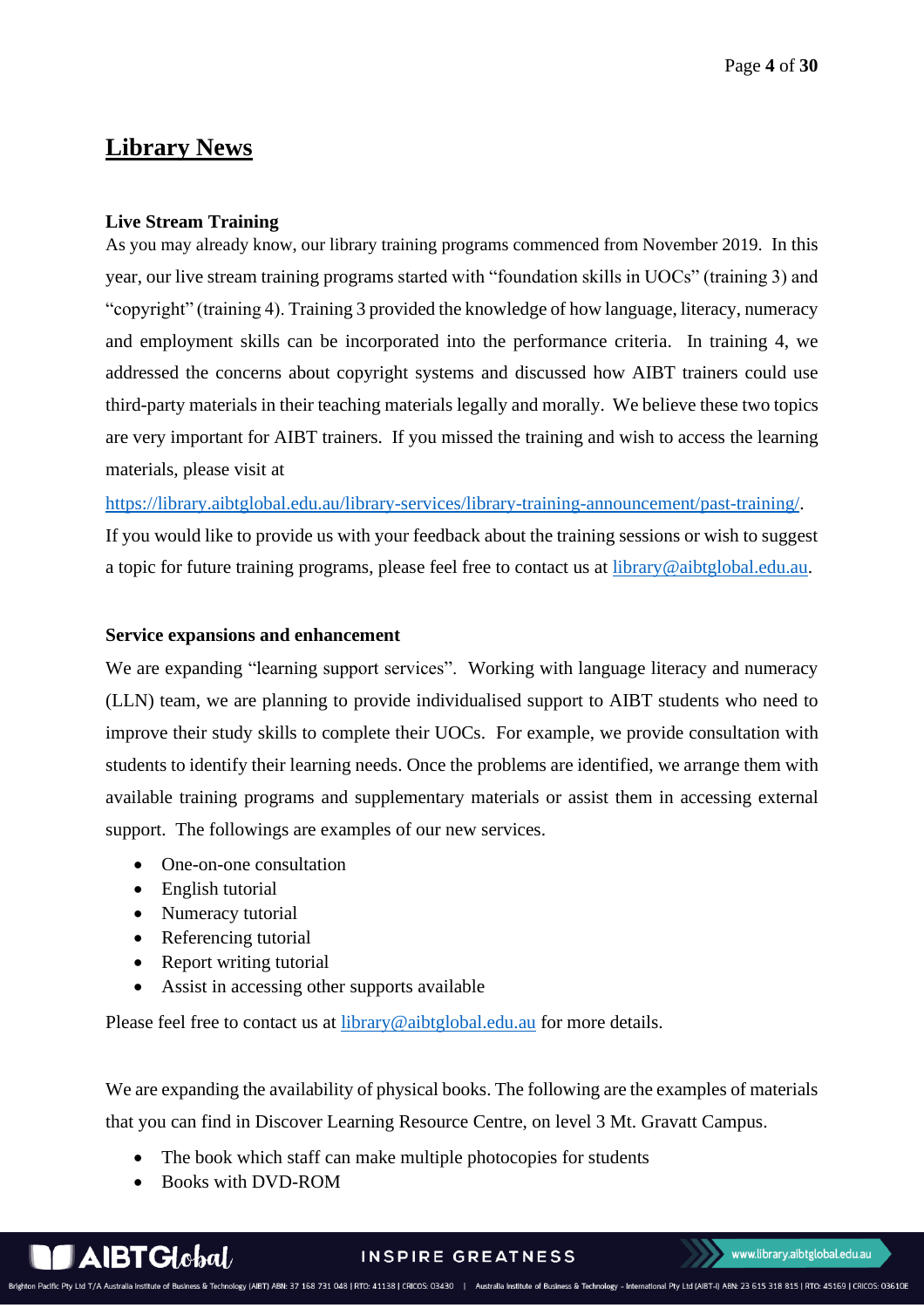# <span id="page-4-0"></span>**Vocational Education and Training News**

This section focuses on recent information about vocational education and training (VET) news that trainers and assessors at AIBTGlobal should be aware of. We provide the links to the varieties of the news and articles, so please read the articles to update your knowledge in the VET sector. We hope you will find the news and articles informative, beneficial and interesting.

# **VET Accredited courses target skills gaps and emerging industry needs**

**Author:** Australian Skills Quality Authority (ASQA).

**Date:** January 23, 2020

The news informed that RTOs in the VET sector currently delivers two types of training products:

- Training package qualifications (e.g., BSB... and not an accredited course)
- VET accredited courses (approved by the government for national recognition).

In relation to the two training products, ASQA recommended that if RTO identifies that a need for nationally recognised training is not covered by a training package, RTO can deliver VET accredited courses instead.

**Reference:** Australian Skills Quality Authority. (2020). VET accredited courses target skills gaps and emerging industry needs. Retrieved from

[https://www.asqa.gov.au/news-events/news/vet-accredited-courses-target-skills-gaps-and](https://www.asqa.gov.au/news-events/news/vet-accredited-courses-target-skills-gaps-and-emerging-industry-needs)[emerging-industry-needs](https://www.asqa.gov.au/news-events/news/vet-accredited-courses-target-skills-gaps-and-emerging-industry-needs)

**Vet funding at lowest level in more than a decade – Mitchell institute report.**

**Author:** Perlgut, D.

**Date:** January 2, 2020

**Reference:** Perlgut, D. (2020). Vet funding at lowest level in more than a decade – Mitchell

institute report. Community College Australia. Retrieved from [https://cca.edu.au/vet-](https://cca.edu.au/vet-funding-at-lowest-level-in-more-than-a-decade-mitchell-institute-report/)

[funding-at-lowest-level-in-more-than-a-decade-mitchell-institute-report/](https://cca.edu.au/vet-funding-at-lowest-level-in-more-than-a-decade-mitchell-institute-report/)

 $\blacktriangleright$  AIBTG $\text{Clobal}/\text{C}$ 

**INSPIRE GREATNESS**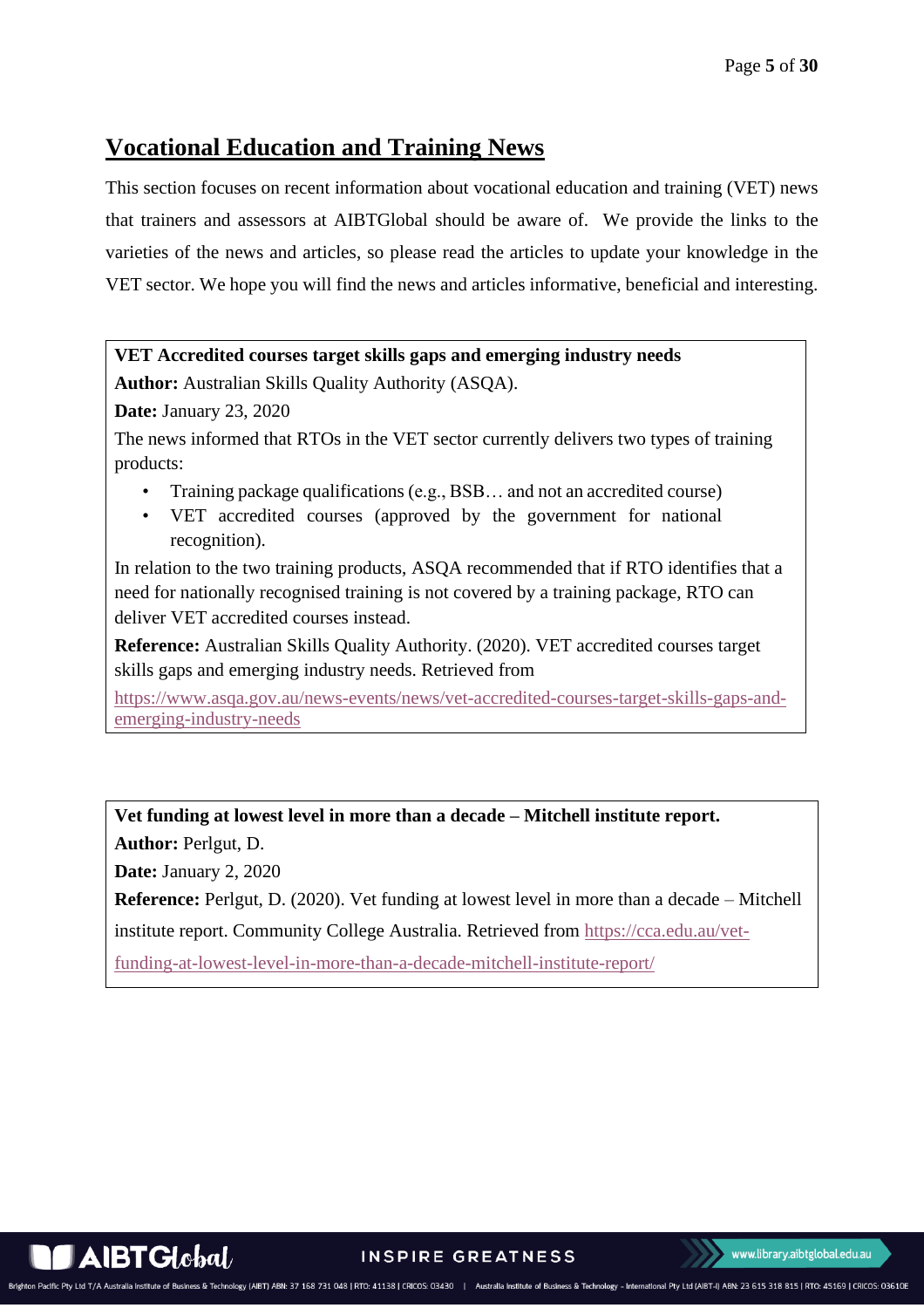#### **International education agents: Overview report**

**Author:** Department of Education

Department of Education released data of international education agents which work for Australian education providers. The information about agency characteristics and students' incompletion rate can be found in the document.

**Reference:** Department of Education, Australian Government. (2019). *International education agents overview.* Retrieved from

[https://docs-edu.govcms.gov.au/system/files/doc/other/international\\_education\\_agents-](https://docs-edu.govcms.gov.au/system/files/doc/other/international_education_agents-_overview_report.pdf) [\\_overview\\_report.pdf](https://docs-edu.govcms.gov.au/system/files/doc/other/international_education_agents-_overview_report.pdf)

#### **Five things RTOs need to know in 2020**

**Author:** Australian Skills Quality Authority (ASQA):

**Date:** January 7, 2020

ASQA informed RTOs with five key obligations which can keep RTOs on track this year.

**Reference:** Australian Skills Quality Authority. (2020). Five things RTO need to know in 2020. Retrieved from [https://www.asqa.gov.au/news-publications/news/five-things-rtos](https://www.asqa.gov.au/news-publications/news/five-things-rtos-need-know-2020)[need-know-2020](https://www.asqa.gov.au/news-publications/news/five-things-rtos-need-know-2020)

**Australian government releases novel coronavirus guidelines for vet providers**

**Author:** Perlgut, P.

**Date:** January 29, 2020

**Reference:** Perlgut, P. (January 29, 2020). Australian government releases novel coronavirus guidelines for vet providers. Community Colleges, Australia. Retrieved from

[https://cca.edu.au/australian-government-releases-novel-coronavirus-guidelines-for-vet](https://cca.edu.au/australian-government-releases-novel-coronavirus-guidelines-for-vet-providers/)[providers/](https://cca.edu.au/australian-government-releases-novel-coronavirus-guidelines-for-vet-providers/)

**How police busted a multi-million-dollar 'ghost college' scam**

**Author:** Paul Farrell

**Date:** November 6, 2019

**Reference:** Paul Farrell. (2019, November 6). How police busted a multi-million-dollar 'ghost college' scam. *ABC News.* Retrieved from <https://www.abc.net.au/news/>

**Link:** [https://www.abc.net.au/news/2019-11-06/private-college-reaped-\\$2m-from-](https://www.abc.net.au/news/2019-11-06/private-college-reaped-$2m-from-students-but-never-taught-class/11662164)

[students-but-never-taught-class/11662164](https://www.abc.net.au/news/2019-11-06/private-college-reaped-$2m-from-students-but-never-taught-class/11662164)

 $\blacksquare$ AIBT $\boldsymbol{\mathsf{G}}$ lobal $\ell$ 

**INSPIRE GREATNESS**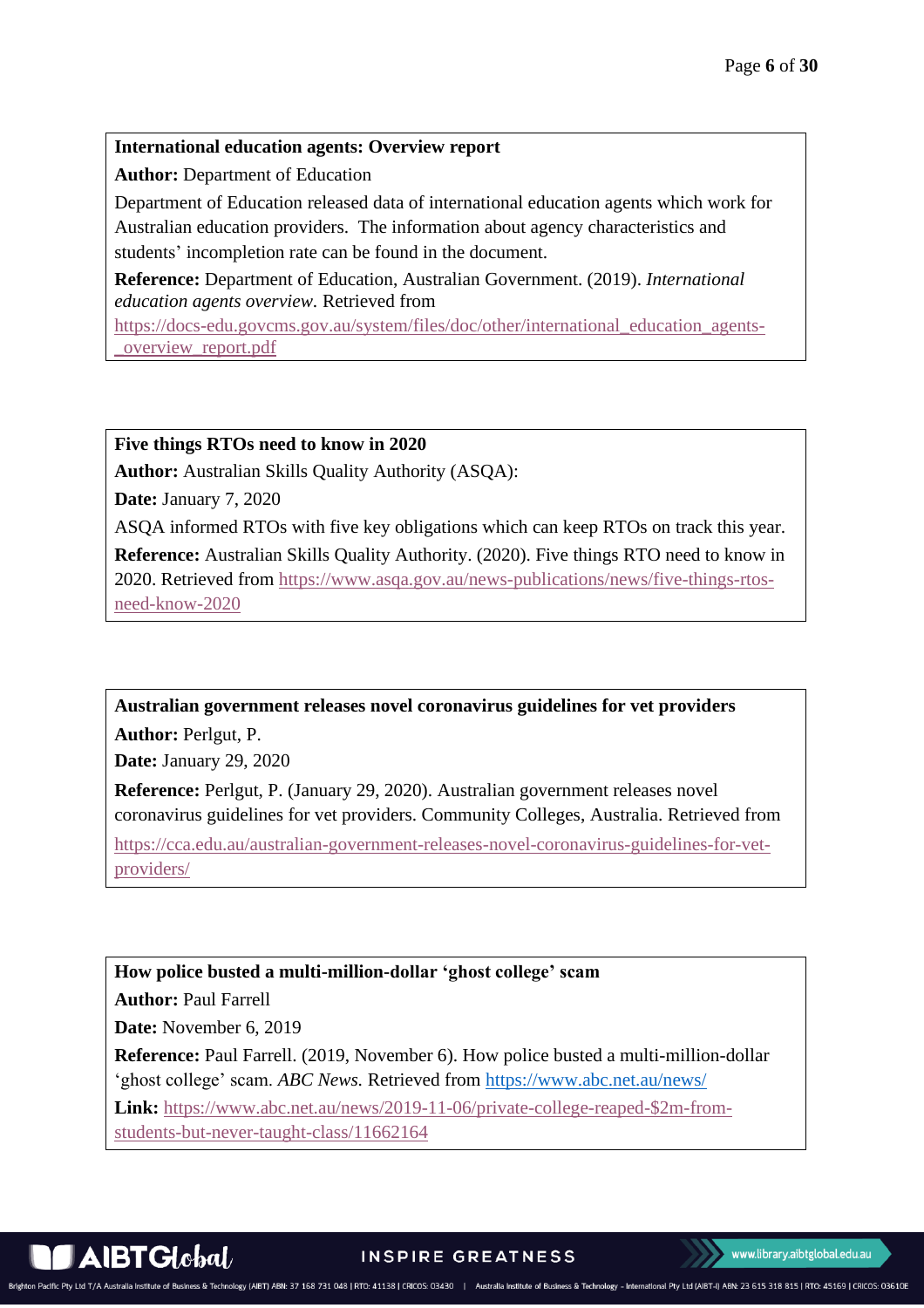# <span id="page-6-0"></span>**Upcoming Vocational Education Events and Activities**

This section provides events and activities within the Vocational Education industry. We hope our selections of events and activities are informative, interesting and beneficial for you.

Title: How to help students struggling with their course Host: Michelle Charlton Location: Webinar Date: March 2, 2020 Time: 11:00am (AEST: QLD) - 12:00pm (AEST: QLD) Cost: \$85 Key topics: • What most students need for their course, but have never been taught • How you, as a trainer/assessor, can fill this gap • Explicitly upskilling students in the core skill of learning • The benefits of understanding the 'hidden curriculum.' • How all of the above can influence student participation and progression rates Who should attend: • RTO/Compliance Managers • Trainer and Assessors • Training Managers • Learning Resource Developers • Private Individuals Visit:<https://www.velgtraining.com/events/1095>

Title: Focus week: Designing quality online courses Host: Kerri Buttery Location: Webinar Date: March 17, 2020 Location: Webinar Time: 11:00 pm – 12:00 pm (AEST: QLD); 12:00 pm – 1:00 pm (AEDT: NSW & TAS) Cost: \$85 Key topics:

- Selecting a learning approach (collaborative, social, self-paced)
- Synchronous vs asynchronous learning
- Visual design
- Learner engagement
- Accessibility of content

Who should attend:

- Compliance Manager Training Managers
- 
- 
- L & D Managers Trainers and Assessors
- Online Course Developers

Link:<https://www.velgtraining.com/events/1099>



#### **INSPIRE GREATNESS**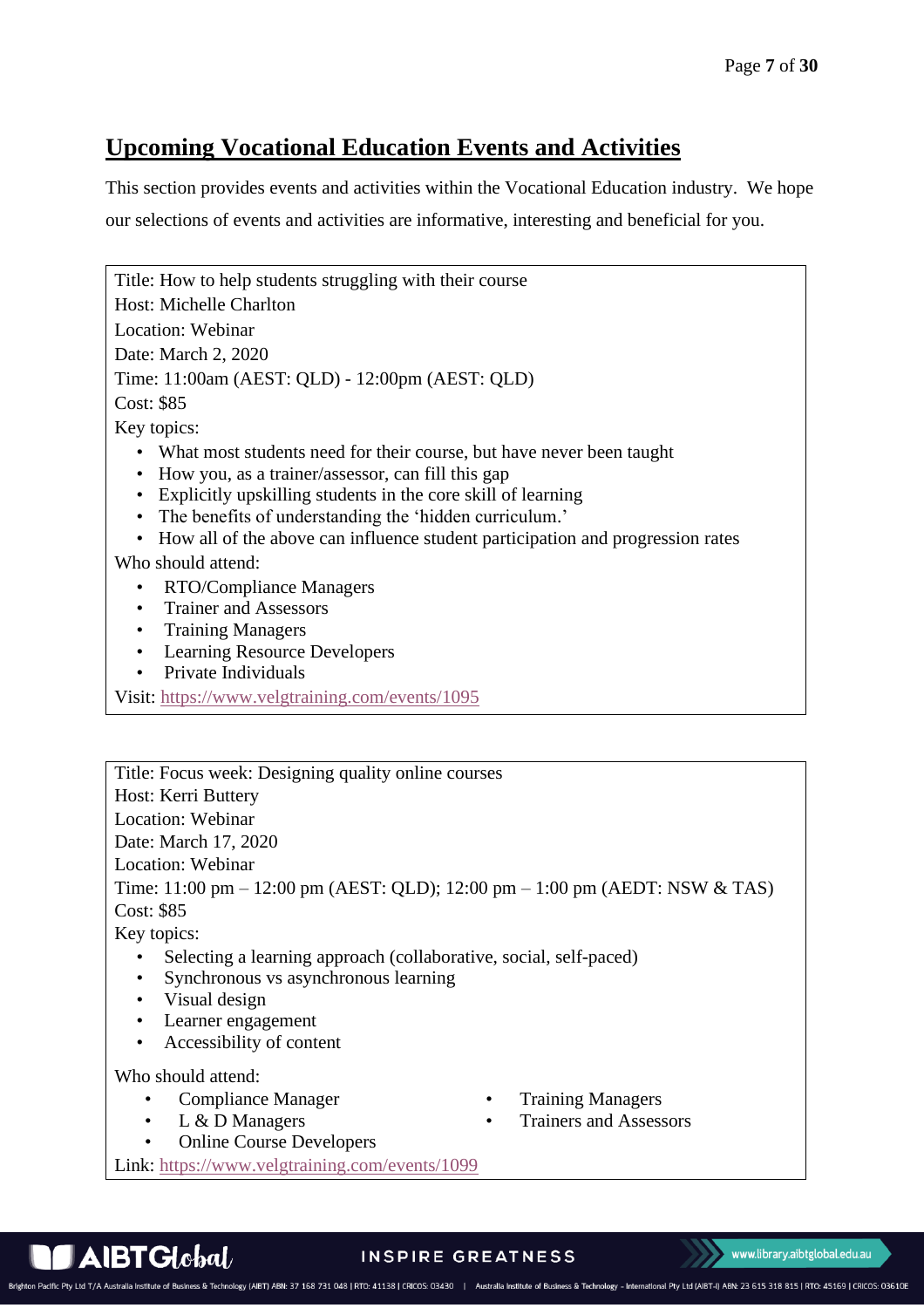Title: Focus week: Design of quality systems and continuous improvement Host: John Price Location: Webinar Date: March 16, 2020 Time: - 11:00 am – 12:00 pm (AEST: QLD) Cost: \$85 Key topics: • Training and Assessment Strategies • Quality training • Quality in RPL assessment • Quality online courses Who should attend: • Compliance Manager • Training Managers • Operational Managers • CEO/RTO Owner • Online Course Developers Link:<https://www.velgtraining.com/events/1098>

Title: Meeting trainers requirements Host: Insources Group Pty Ltd. Location: Webinar 1.5 hours Date: April 21, 2020 Time: 12:30 pm & 2:00 pm Cost: \$95 Key topics: This webinar will explain the Standards for RTOs 2015 (e.g., Clauses 1.13- 1.16 and 1.21-1.24). The examples and strategies include:

- Vocational competency requirements,
- Current industry skills requirements,
- Vocational training, learning and assessment requirements,
- Current knowledge and skills in vocational training and learning requirements, and
- Undertake professional development

Link: [https://www.insources.com.au/all-webinar-events/meeting-trainer-assessor](https://www.insources.com.au/all-webinar-events/meeting-trainer-assessor-requirements/meeting-trainers-and-assessors-requirements-21-04-2020)[requirements/meeting-trainers-and-assessors-requirements-21-04-2020](https://www.insources.com.au/all-webinar-events/meeting-trainer-assessor-requirements/meeting-trainers-and-assessors-requirements-21-04-2020)

**Title:** Colour Conference 2020 **Host:** Hillsong, Australia **Location:** Sydney **Date:** March 5-7, 2020 **Time:** 9:00 am – 6:00 pm The conference focuses on the companies' news, products and services of the Education  $\&$ Training industry. Link: [https://www.xpobuzz.com/colour-conference-sydney#](https://www.xpobuzz.com/colour-conference-sydney)

**INSPIRE GREATNESS** 

www.library.aibtglobal.edu.au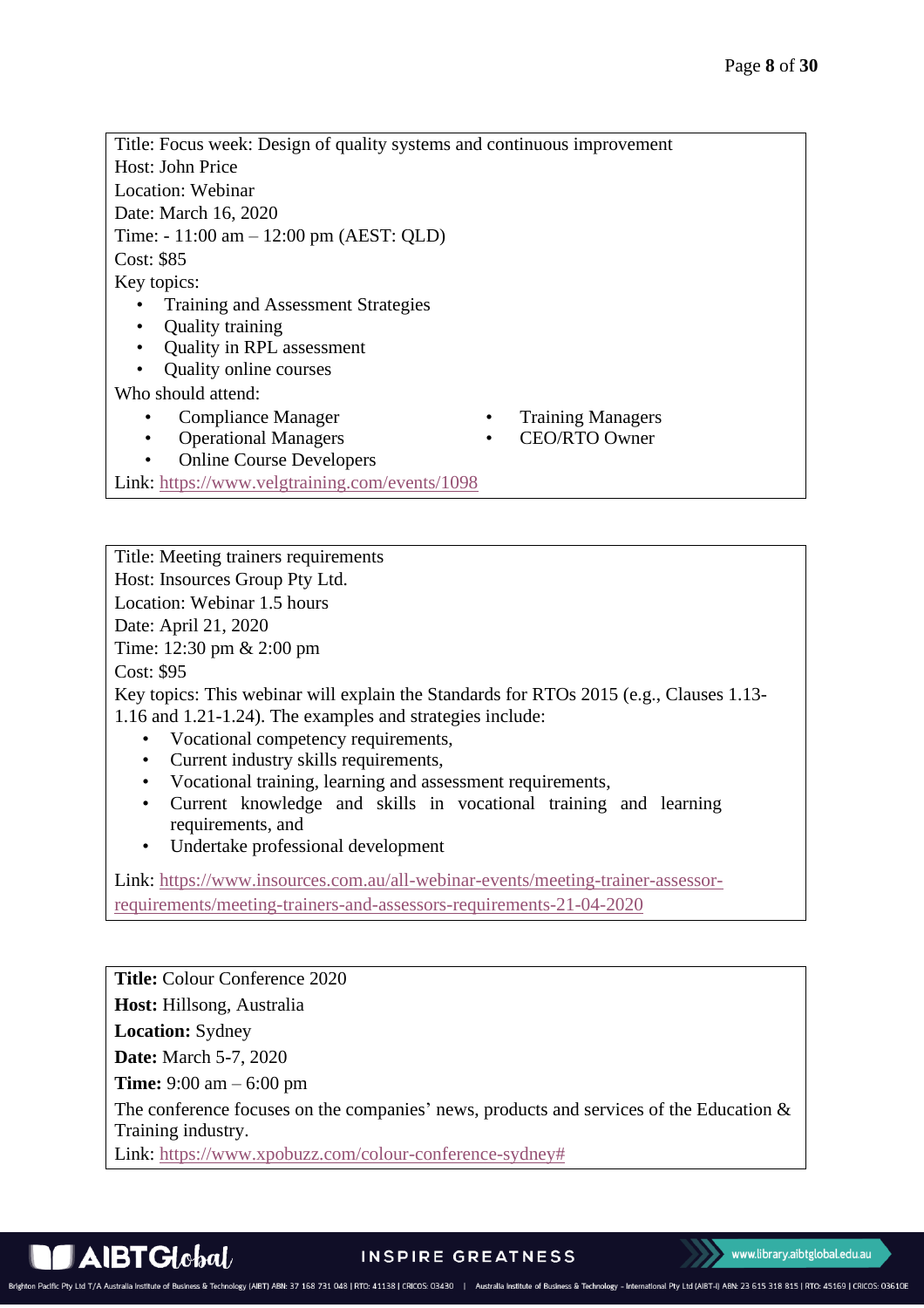# <span id="page-8-0"></span>**Learning Materials Related to Units of Competency**

 **Ace Aviation Aerospace Academy**



<span id="page-8-1"></span>**UOC Code: AVIF0005 - Implement aviation fatigue risk management processes; AVIF0006 - Manage aviation risk**

**Learning material 1:** Brace for impact: Air crashes and aviation safety. This ebook provides collections of aeroplane crash episodes. The book explains and discusses behind-the-scene reasons for these crashes; therefore, it can relate to the UoCs.

**Reference 1:** Pigott, P. (2016). Brace for impact: Air crashes and aviation safety. Retrieved from

https://ebookcentral.proquest.com

**Learning material 2:** The flight instructor's survival guide: True, witty, insightful stories illustrating the fundamentals of instructing. This ebook provides many different cases from various topics (e.g., human behaviour; learning process; effective communication; teaching process). It provides underpinning knowledge from the real-world and can relate to both UoCs (AVIF005; AVIF0006). **Reference 2**: McMahon, A. (2017). *The flight instructor's survival guide: True, witty, insightful stories illustrating the fundamentals of instructing.* Retrieved from https://ebookcentral.proquest.com

## **Ada School of Information Technology**

**---------------------------------------------------------------------------------------------------------**



<span id="page-8-2"></span>**Qualification:** Advance Diploma in IT **UOC Code: ICTICT508 Evaluate vendor products and equipment**

**Learning material 1:** Choosing a vendor: six steps to find the best supplier. This article explains the six steps which can help people to choose a vendor, and therefore, it can relate to the elements and the performance criteria of ICTICT508.

**Reference 1:** Business Know-How. (2015). Choosing a vendor: six steps to find the best

supplier. Attard Communications, Inc. Retrieved February 4, 2020 from [https://www.businessknowhow.com/manag](https://www.businessknowhow.com/manage/choosevendor.htm) [e/choosevendor.htm](https://www.businessknowhow.com/manage/choosevendor.htm)

**Learning material 2:** Who are the top tech vendors in IT? This article discusses the world best tech vendors in IT.

**Reference 2:** Osman H. (2017). Who are the top tech vendors in IT? IDG Communication. Retrieved from

[https://www.arnnet.com.au/article/620875/](https://www.arnnet.com.au/article/620875/who-top-tech-vendors-it/) [who-top-tech-vendors-it/](https://www.arnnet.com.au/article/620875/who-top-tech-vendors-it/)

 $A$ IBT $G$ lobal

**INSPIRE GREATNESS** 

-<br>hnology (AIBT) ABN: 37 168 731 048 | RTO: 41138 | CRICOS: 03430 | Australia Institute of Business & Technology - International Pty Ltd (AIBT-I) ABN: 23 615 318 815 | RTO: 45169 | CRICOS: 03610E

**---------------------------------------------------------------------------------------------------------**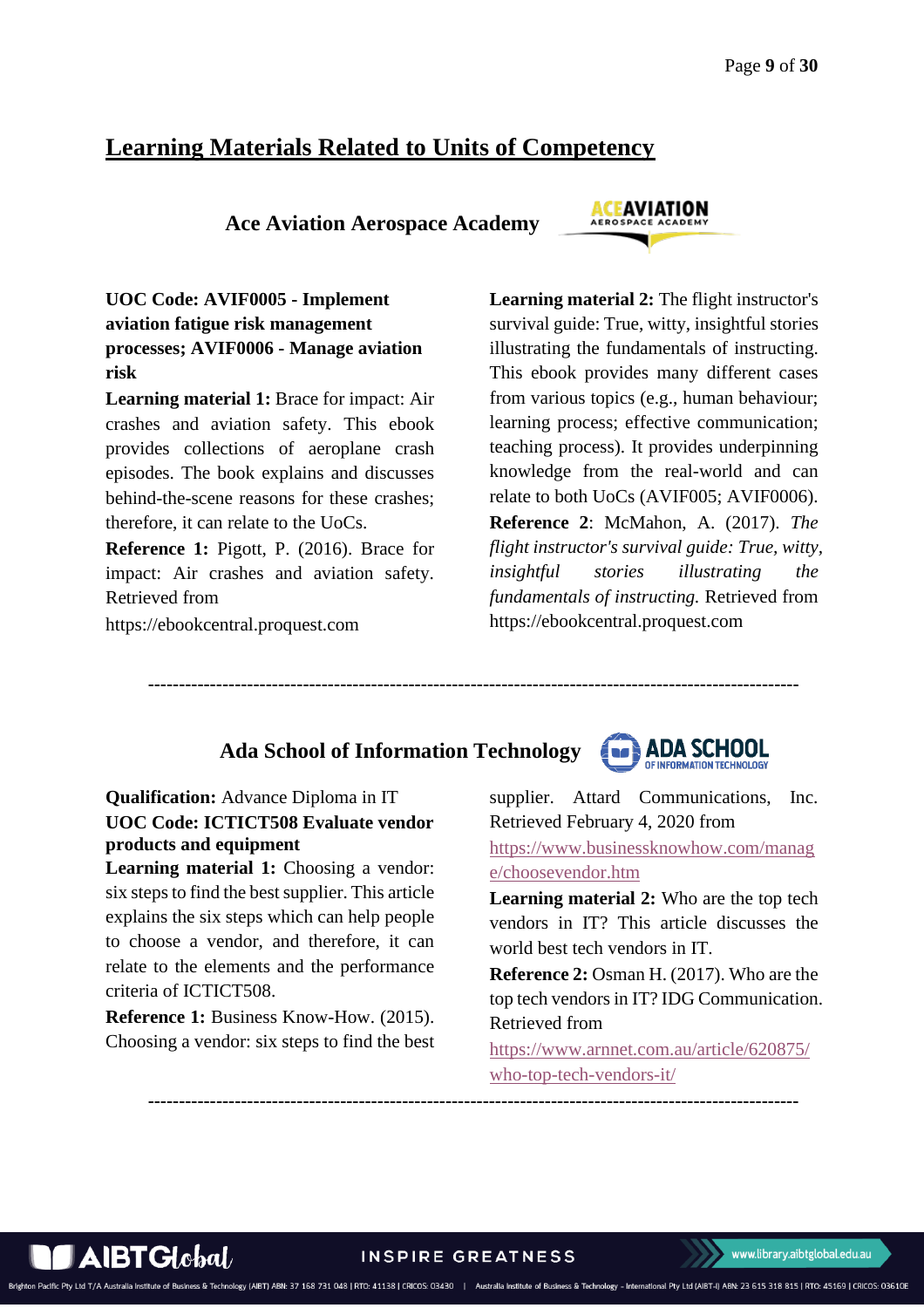<span id="page-9-0"></span>**Qualification:** Advance Diploma in IT **UOC Code: ICTSAS601 Implement change management processes**

**Learning materials:** Digital or ICT strategy or plan. This guideline explains the structure of ICT plans and provides examples of strategies which are unique to ICT. This guideline is licensed under a Creative

Commons (CC) Attribution 4.0 International Licence; therefore, you can share the work (e.g., copy and redistribute the material in any format) or adapt it in your learning materials (e.g., remix, transform, and build upon the material).

**Reference:** Queensland Government Chief Information Office. (2018). Digital or ICT strategy or plan. Retrieved from [https://www.qgcio.qld.gov.au/information](https://www.qgcio.qld.gov.au/information-on/digital-and-ict-strategic-planning/digital-or-ICT-strategy-or-plan)[on/digital-and-ict-strategic](https://www.qgcio.qld.gov.au/information-on/digital-and-ict-strategic-planning/digital-or-ICT-strategy-or-plan)[planning/digital-or-ICT-strategy-or-plan](https://www.qgcio.qld.gov.au/information-on/digital-and-ict-strategic-planning/digital-or-ICT-strategy-or-plan)

**Qualification:** Diploma in IT

<span id="page-9-1"></span>**UOC Code: ICTWEB411 Produce basic client-side script for dynamic web pages Learning materials:** Html5 24-hour trainer. RMIT University recommends this book for their course: Produce basic client-side script for dynamic web pages. This ebook is suitable for beginning students, and it covers

<span id="page-9-2"></span>**Qualification:** Diploma in IT **UOC Code: ICTPMG501 Manage ICT projects**

**Learning materials:** Information technology project manager's competencies. This ebook covers comprehensive knowledge about IT project managers' required competencies. You can access this ebook free from QLD state library's collections. QLD State library is free to join, so if you are interested in, please check it online. Further, this guideline is licensed both HTML and CSS. You can access this ebook free from QLD state library's collections. QLD State library is free to join, so if you are interested in, please check it online.

**Reference:** Lowery, J., & Fletcher, M. (2011). Html5 24-hour trainer. Retrieved from https://ebookcentral.proquest.com

under a Creative Commons (CC) Attribution-NonCommercial\_ShareAlike

4.0 International Licence (CCBT\_NC\_SA 4.0); therefore, you can share the work (e.g., copy and redistribute the material in any format) or adapt it in your learning materials (e.g., remix, transform, and build upon the material).

**Reference:** Erasmus, Wikus, Joseph, Nazeer, & Marnewick, Carl. (2016). *Information technology project manager's competencies.* AOSIS.

**---------------------------------------------------------------------------------------------------------**

--------------------------------------------------------------------------------------------------------

**---------------------------------------------------------------------------------------------------------**

**AIBTGlobal** 

**INSPIRE GREATNESS**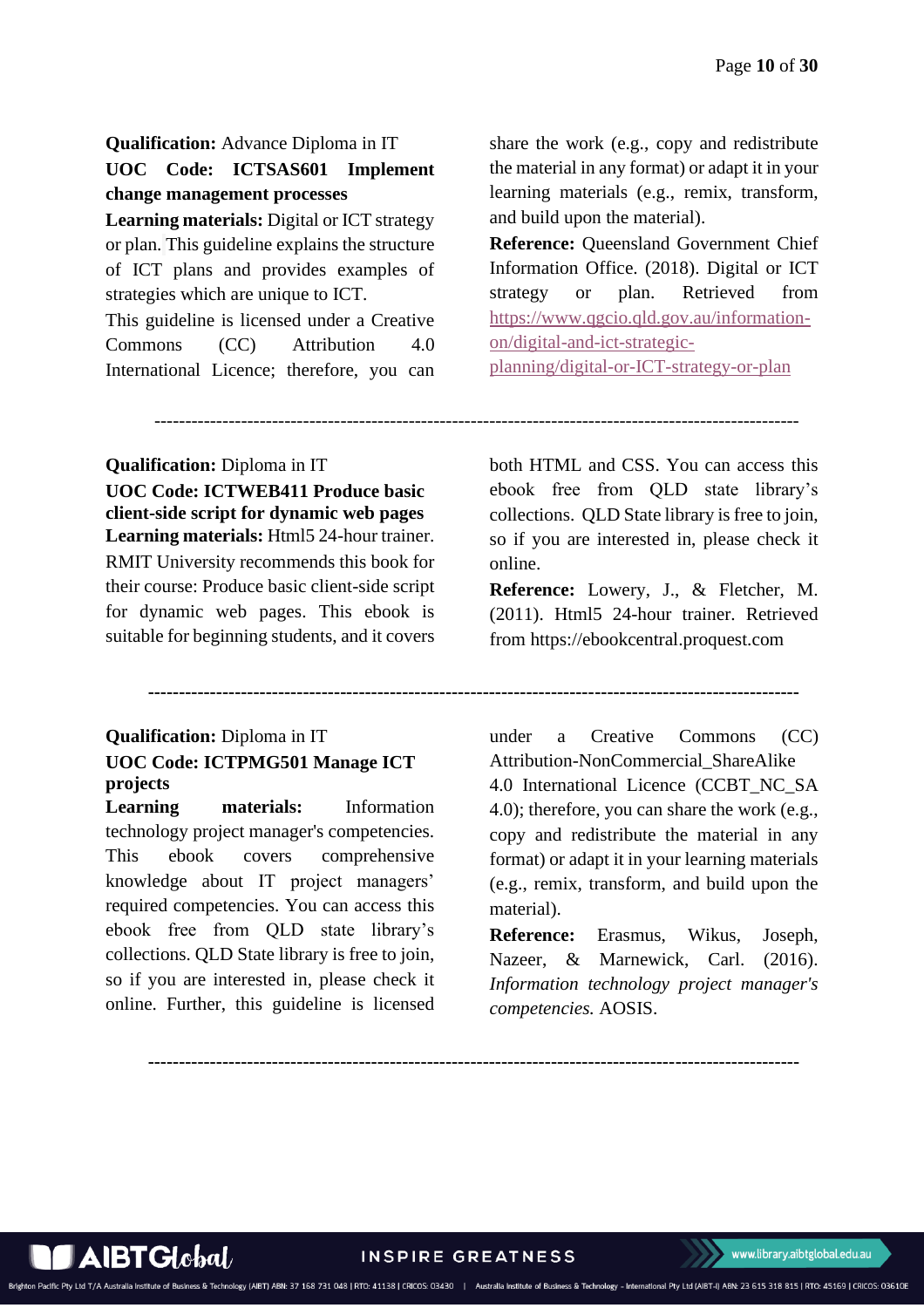## <span id="page-10-0"></span>**Qualification:** Diploma in IT **UOC Code**: **ICTWEB501 Build a dynamic website**

**Learning materials:** Responsive web design with html5 and css3. This ebook provides detailed instructions about navigation on website (performance criteria of 2.1) as well as explaining best-practice

methods of writing and delivering code, files, and images. You can access this book free from QLD state library's collections.

QLD State library is free to join, so if you are interested in, please check it.

**Reference:** Frain, B. (2012). *Responsive web design with html5 and css3.* Retrieved from https://ebookcentral.proquest.com

### **Branson Business School**

**Qualification:** Diploma of Business; Diploma of Marketing and Communication; Advanced Diploma for Business

#### <span id="page-10-1"></span>**UOC Code: BSBADV503 Coordinate advertising research**

**Learning materials:** Marketing research in the 21st century: Opportunities and challenges. This journal article discusses that modern markets and the emergence of big data transformed how marketers design research and analyse the data. The content can enhance our marketing knowledge, and it relates to large parts of elements and



performance criteria in BSBADV503. AIBT staff can access this article via our discovery online library.

**Reference:** Joseph F Hair Jr, Harrison, D. E., & Risher, J. J. (2018). Marketing research in the 21st century: Opportunities and challenges. *Remark, 17*(5), 666. doi:10.5585/remark.v17i5.4173

Link:

**---------------------------------------------------------------------------------------------------------**

[https://search-proquest-](https://search-proquest-com.brightonpacific.idm.oclc.org/docview/2125795569?pq-origsite=summon)

[com.brightonpacific.idm.oclc.org/docview/](https://search-proquest-com.brightonpacific.idm.oclc.org/docview/2125795569?pq-origsite=summon) [2125795569?pq-origsite=summon](https://search-proquest-com.brightonpacific.idm.oclc.org/docview/2125795569?pq-origsite=summon)

**Qualification:** Graduate Diploma of Management (Learning); Graduate Diploma of Portfolio Management; Graduate Certificate in Management Learning; Graduate Certificate in Leadership Diversity.

#### <span id="page-10-2"></span>**UOC Code: BSBLDR801 Lead personal and strategic transformation**

**Learning materials:** Situational, transformational, and transactional leadership and leadership development. This journal research article has more than 500 citations and describes three seminal

leadership theories (e.g., situational, transformational, and transactional leadership) and their development. This article also discusses the concept of leadership development. Therefore, the article provides the knowledge relevant to the performance criterion 2.1 of UoC: Apply transformational and transactional leadership practices.

**Reference:** McCleskey, J. A. (2014). Situational, transformational, and transactional leadership and leadership development. *Journal of Business Studies* 

## **INSPIRE GREATNESS**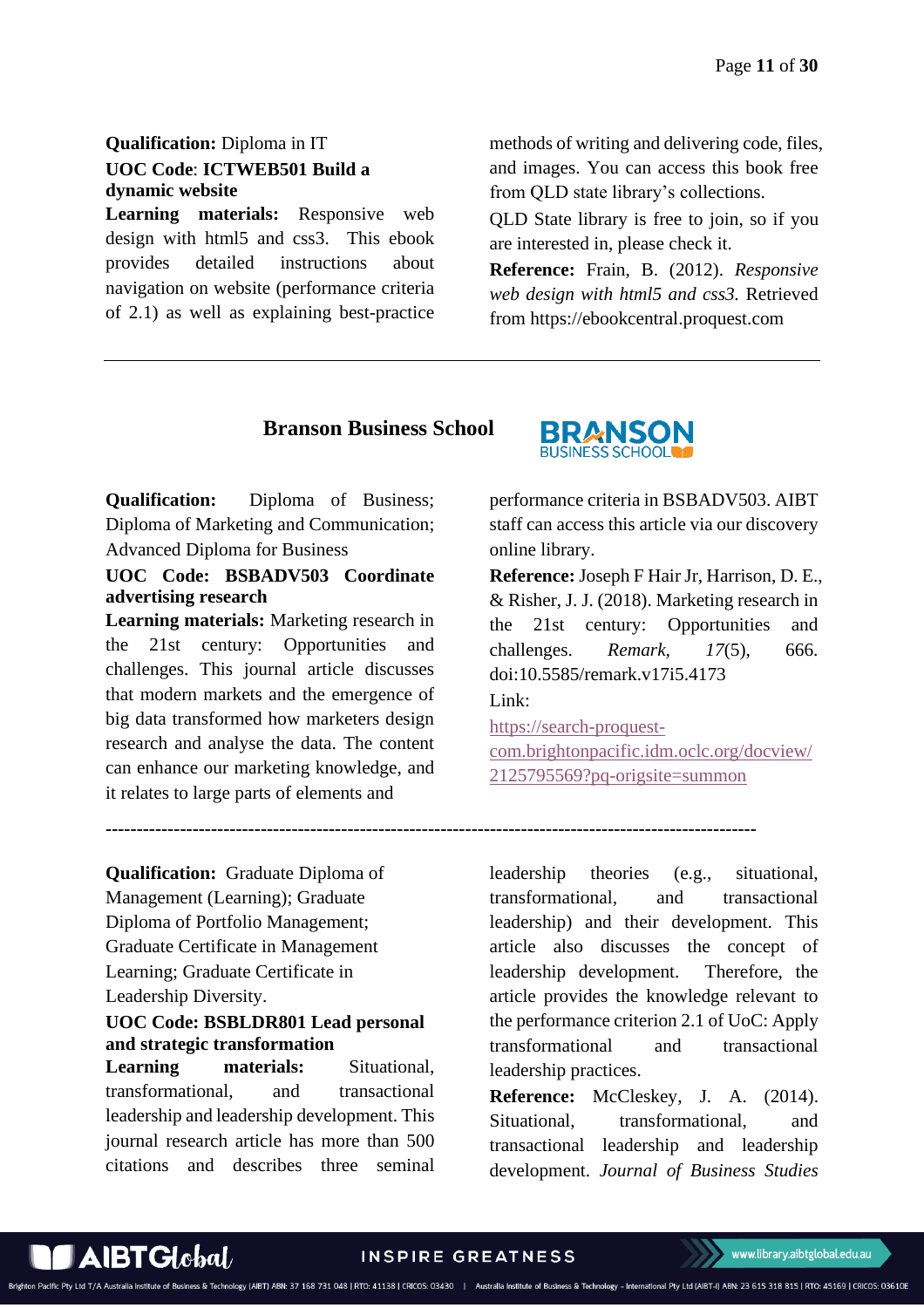*Quarterly, 5*(4), 117. Retrieved from [https://pdfs.semanticscholar.org/0333/9f1d](https://pdfs.semanticscholar.org/0333/9f1dd37ee4d9182b7fc7ddb33f19d9a92177.pdf) [d37ee4d9182b7fc7ddb33f19d9a92177.pdf](https://pdfs.semanticscholar.org/0333/9f1dd37ee4d9182b7fc7ddb33f19d9a92177.pdf)

**---------------------------------------------------------------------------------------------------------**

**Qualification:** Graduate Diploma of Management (Learning); Graduate Diploma of Strategic Leadership; Graduate Certificate in Management Learning; Graduate Diploma of Management (Learning); Graduate Certificate in Leadership Diversity

#### <span id="page-11-0"></span>**UOC Code: BSBLDR804 Influence and shape diversity management**

**Learning materials:** Effective diversity leadership. This document introduces and discusses the diversity of conscious

**Qualification:** Diploma of Leadership and Management

#### <span id="page-11-1"></span>**UOC Code: BSBMGT517 Manage operational plan**

**Learning material 1:** This 237-page ebook discusses how big data is changing the corporate function of human resource management, and thus it can relate to the performance criterion of 2.1. The guideline is licensed under a Creative Commons (CC-BY-NC-ND) 4.0 license which means we can copy and redistribute the text for noncommercial use as long as we reference the author properly (but not allowed to change them in any way). We can access this ebook from discovery library online.

**Reference 1:** Scholz, T. (2017). Big data in organizations and the role of human resource management. Peter Lang **---------------------------------------------------------------------------------------------------------**

**Qualification:** Advanced Diploma of Leadership and Management; Advanced Diploma of Marketing and

leadership. The document relates to performance criterion 2.2 (model and promote different leadership styles) of the UoC as it can provide additional knowledge of diversity leadership.

**Reference:** Military Leadership Diversity Commission. (2010). Effective diversity leadership. Retrieved from

[https://diversity.defense.gov/Portals/51/Doc](https://diversity.defense.gov/Portals/51/Documents/Resources/Commission/docs/Issue%20Papers/Paper%2029%20-%20Effective%20Diversity%20Leadership.pdf) [uments/Resources/Commission/docs/Issue](https://diversity.defense.gov/Portals/51/Documents/Resources/Commission/docs/Issue%20Papers/Paper%2029%20-%20Effective%20Diversity%20Leadership.pdf) [%20Papers/Paper%2029%20-%20Effective](https://diversity.defense.gov/Portals/51/Documents/Resources/Commission/docs/Issue%20Papers/Paper%2029%20-%20Effective%20Diversity%20Leadership.pdf) [%20Diversity%20Leadership.pdf](https://diversity.defense.gov/Portals/51/Documents/Resources/Commission/docs/Issue%20Papers/Paper%2029%20-%20Effective%20Diversity%20Leadership.pdf)

**---------------------------------------------------------------------------------------------------------**

International Academic Publishing. DOI: 10.3726/b10907

**Learning material 2:** The human resource professional's guide to change management: Practical tools and techniques to enact meaningful and lasting organizational change. This ebook is it can relate to performance criteria 2.1 (human resource management).

**Reference 2:** Peacock, M. J. (2017). *The human resource professional's guide to change management: Practical tools and techniques to enact meaningful and lasting organizational change.* Retrieved from https://ebookcentral.proquest.com

Link:

[https://ebookcentral.proquest.com/lib/aibtgl](https://ebookcentral.proquest.com/lib/aibtglobalau/detail.action?docID=4865275) [obalau/detail.action?docID=4865275](https://ebookcentral.proquest.com/lib/aibtglobalau/detail.action?docID=4865275)

Communication; Advanced Diploma of Program Management; Advanced Diploma of Deployment Logistics;

#### **INSPIRE GREATNESS**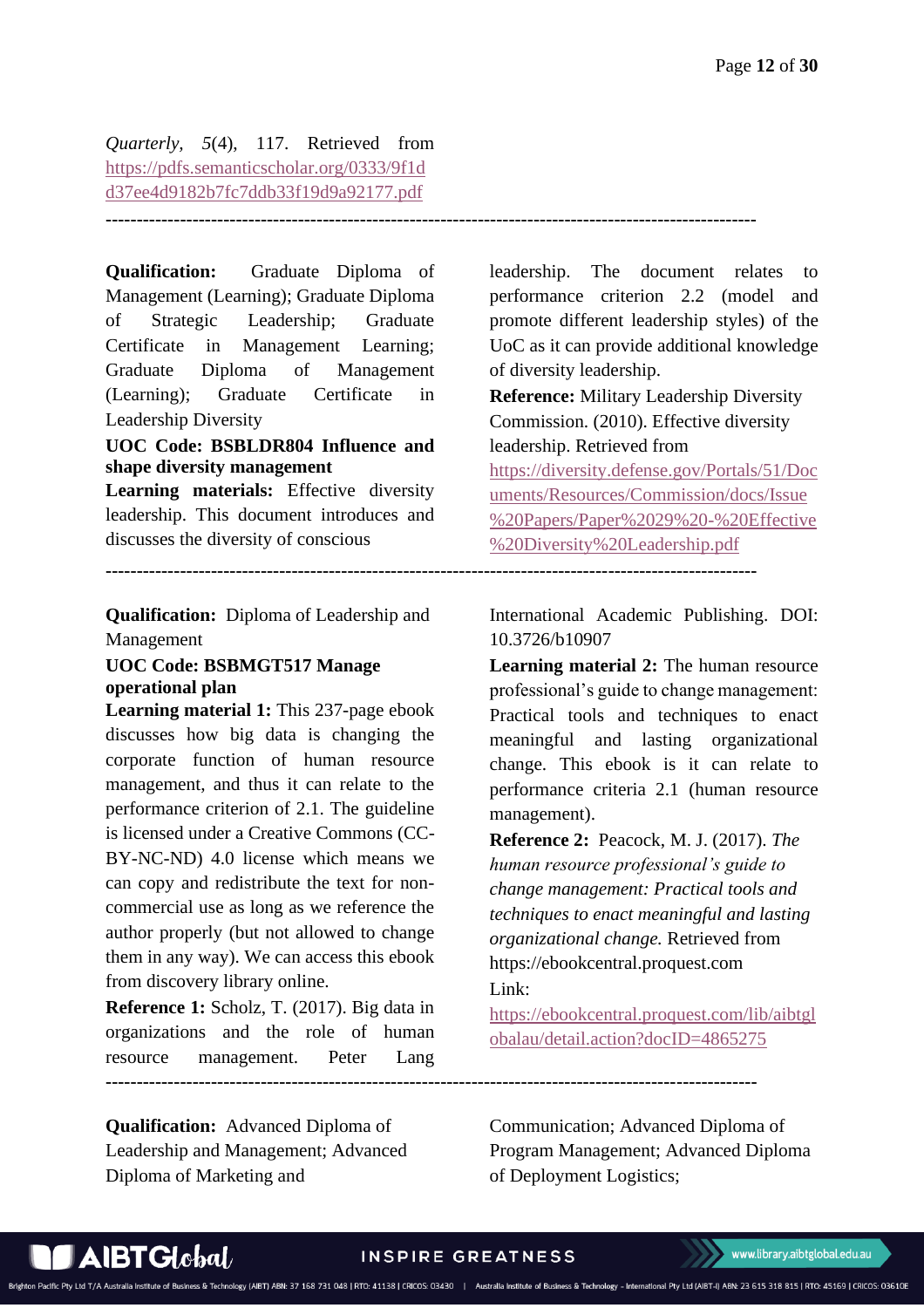#### <span id="page-12-0"></span>**UOC Code: BSBMGT616 Develop and implement strategic plans**

**Learning materials:** Strategic planning guide for managers. This document is prepared by the United Nations for managers. This comprehensive guide provides practical techniques based on global management best practices related to strategic planning. Therefore, the document can help understand the element 3 (write strategic plan) and performance criteria 3.1- 3.4. of UoC.

**Reference:** United Nations. (n.d.). Strategic planning guide for managers.

Retrieved from

[https://hr.un.org/sites/hr.un.org/files/4.5.1.6](https://hr.un.org/sites/hr.un.org/files/4.5.1.6_Strategic%20Planning%20Guide_0.pdf) [\\_Strategic%20Planning%20Guide\\_0.pdf](https://hr.un.org/sites/hr.un.org/files/4.5.1.6_Strategic%20Planning%20Guide_0.pdf)

**-------------------------------------------------------------------------------------------------------**

**---------------------------------------------------------------------------------------------------------**

**Qualification:** Advanced Diploma of Leadership and Management; Advanced Diploma of Marketing and Communication; Advanced Diploma of Deployment Logistics

#### <span id="page-12-1"></span>**UOC Code: BSBMGT617 Develop and implement a business plan**

**Learning materials:** Business plan template; Business plan guide. Both a template and a guide can be useful when students develop a business plan. Therefore,

<span id="page-12-2"></span>**Qualification:** Diploma of Business; Diploma of Marketing and Communication **UOC Code: BSBMKG523 Design and develop an integrated marketing communication plan**

**Learning materials:** Measuring marketing: The 100+ essential metrics every marketer needs, the third edition. This comprehensive marketing book provides integrated

**Qualification:** Graduate Diploma of Portfolio Management **UOC Code: BSBPMG801 Prioritise** 

<span id="page-12-3"></span>**projects and programs**

**Learning materials:** Project and program management: A competency-based approach, third edition. This edition focuses

these learning materials can relate to all elements and performance criteria.

**Reference:** Business.gov.au (2019). Business plan template. Retrieved from [https://www.business.gov.au/Planning/Busi](https://www.business.gov.au/Planning/Business-plans/How-to-develop-your-business-plan) [ness-plans/How-to-develop-your-business](https://www.business.gov.au/Planning/Business-plans/How-to-develop-your-business-plan)[plan](https://www.business.gov.au/Planning/Business-plans/How-to-develop-your-business-plan)

Business.gov.au (2019). Business plan guide. Retrieved from

[https://www.business.gov.au/Planning/Busi](https://www.business.gov.au/Planning/Business-plans/How-to-develop-your-business-plan) [ness-plans/How-to-develop-your-business](https://www.business.gov.au/Planning/Business-plans/How-to-develop-your-business-plan)[plan](https://www.business.gov.au/Planning/Business-plans/How-to-develop-your-business-plan)

marketing communication (IMC) strategy in Part 7, which can be essential knowledge to learn this UOC. Available from discovery library online.

**Reference:** Davis, J. (2017). *Measuring marketing: The 100+ essential metrics every marketer needs*, the third edition. Retrieved from https://ebookcentral.proquest.com

**---------------------------------------------------------------------------------------------------------**

on the key concepts of projects and programs and provides a variety of learning scenarios. The ebook can be useful when explaining real-world examples.

**Reference:** Springer, M. L. (2016). *Project and program management: A competency-*

#### **INSPIRE GREATNESS**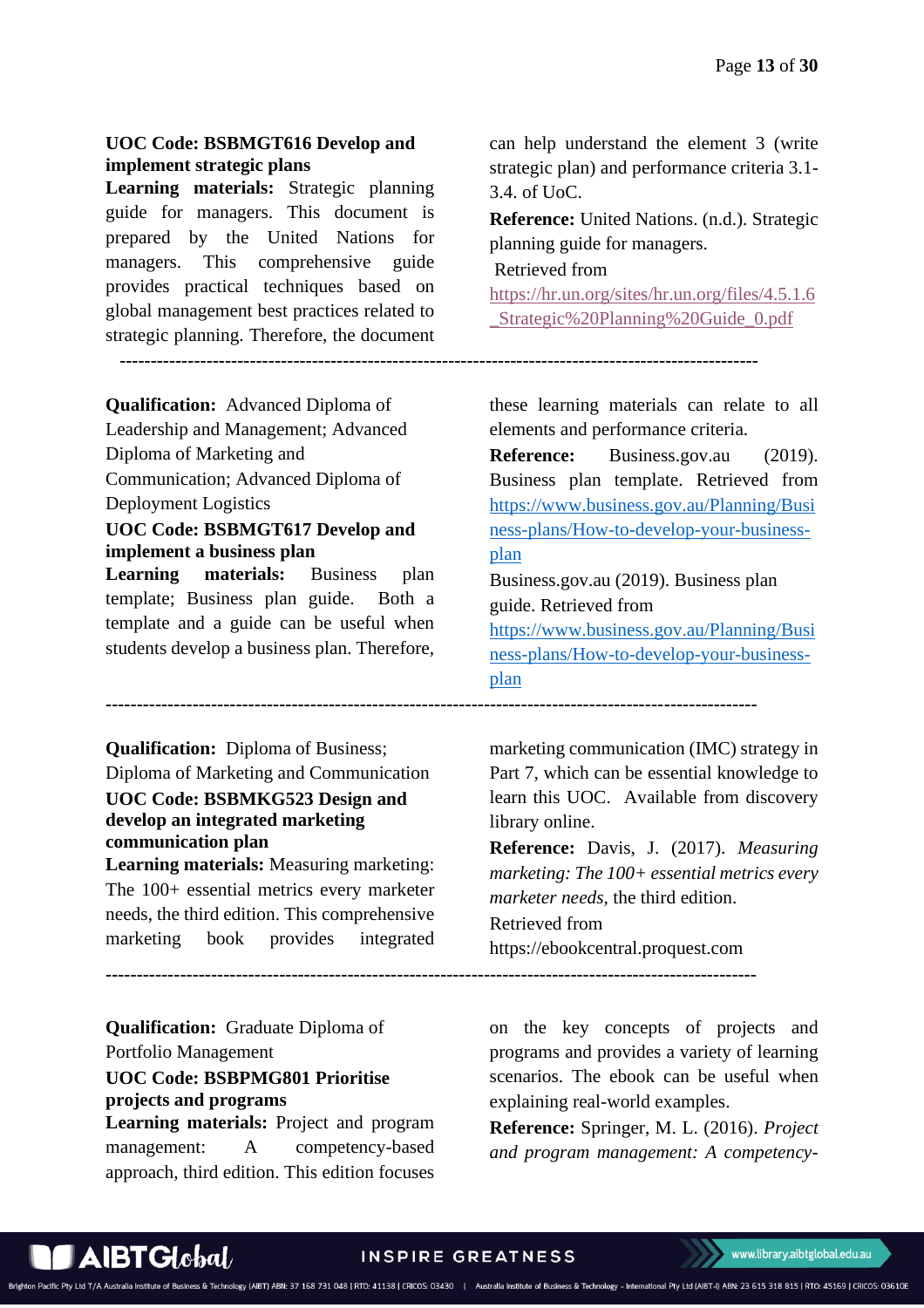*based approach* (Third ed.). Purdue University Press. Retrieved from

**---------------------------------------------------------------------------------------------------------**

### **Qualification:** Diploma of Project Management **UOC Code: BSBPMG512 Manage project time**

<span id="page-13-0"></span>**Learning materials:** Project management essentials. Chapter 5 of this ebook provides the instructions on how to create a project schedule step by step with examples. Therefore, it can enhance the understanding of the performance criteria 1.3.

https://ebookcentral.proquest.com

**Reference:** Wells, K., & Kloppenborg, T. (2015). *Project management essentials* (First edition.). Business Expert Press. Retrieved from https://ebookcentral.proquest.com Link: [https://ebookcentral.proquest.com/lib/aibtgl](https://ebookcentral.proquest.com/lib/aibtglobalau/reader.action?docID=4009424) [obalau/reader.action?docID=4009424](https://ebookcentral.proquest.com/lib/aibtglobalau/reader.action?docID=4009424)

**---------------------------------------------------------------------------------------------------------**

**Qualification:** Diploma of Project Management

#### <span id="page-13-1"></span>**UOC Code: BSBPMG513 Manage project quality**

**Learning materials:** Project quality management: Project skills. The document provides detailed information about project quality management, and it can relate to performance criteria such as 2.1 (undertake quality assurance audit) and 2.3 (quality metrics).

**Reference:** Team FME. (2014). Project quality management: Project skills. Retrieved from

[https://edisciplinas.usp.br/pluginfile.php/38](https://edisciplinas.usp.br/pluginfile.php/3878955/mod_resource/content/1/Plano%20da%20qualidade%20do%20projeto..pdf) [78955/mod\\_resource/content/1/Plano%20d](https://edisciplinas.usp.br/pluginfile.php/3878955/mod_resource/content/1/Plano%20da%20qualidade%20do%20projeto..pdf) [a%20qualidade%20do%20projeto..pdf](https://edisciplinas.usp.br/pluginfile.php/3878955/mod_resource/content/1/Plano%20da%20qualidade%20do%20projeto..pdf)

**---------------------------------------------------------------------------------------------------------**

**Qualification:** Diploma of Leadership and Management

# <span id="page-13-2"></span>**UOC Code: BSBWOR502 Lead and manage time**

**Learning materials:** The art of feedback: Giving, seeking and receiving feedback.

This document provides many examples of feedback: how to say when to say, what to

say and so on, particularly to team members. Therefore, it can relate to performance criterion, 2.3 (provide feedback to team members …).

**Reference:** ACT Government. (n.d.). The art of feedback: Giving, seeking and receiving feedback. Retrieved from

[https://www.cmtedd.act.gov.au/\\_\\_data/asse](https://www.cmtedd.act.gov.au/__data/assets/pdf_file/0003/463728/art_feedback.pdf) [ts/pdf\\_file/0003/463728/art\\_feedback.pdf](https://www.cmtedd.act.gov.au/__data/assets/pdf_file/0003/463728/art_feedback.pdf)

**---------------------------------------------------------------------------------------------------------**



#### **INSPIRE GREATNESS**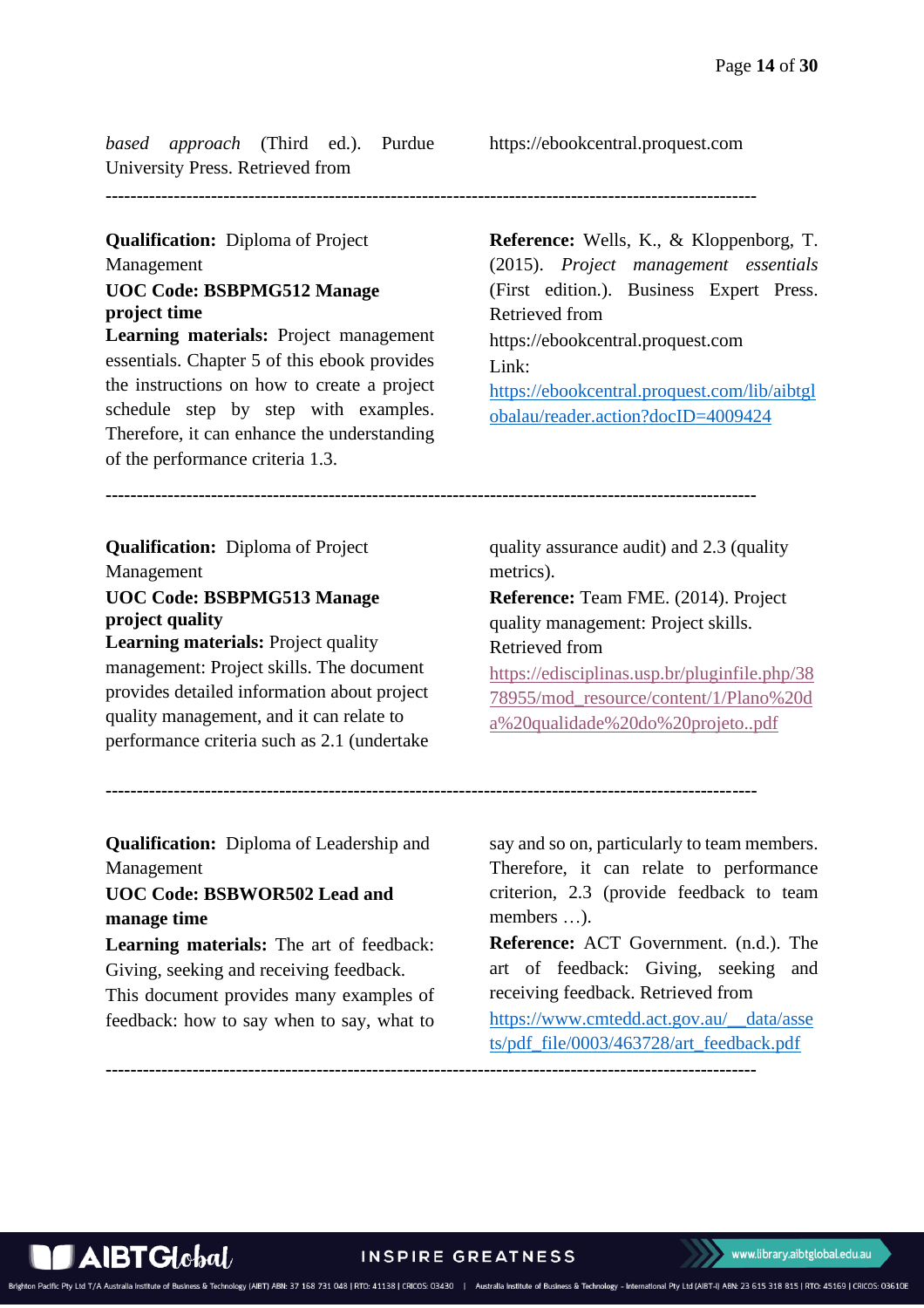# <span id="page-14-0"></span>**Qualification:** Diploma of Logistics **UOC Code: TLIA5058 Manage facility and inventory requirements**

**Learning materials:** Contemporary issues in supply chain management and logistics. This ebook focuses on how to deal with constant changes which impact on facility management and inventories in logistic

### <span id="page-14-1"></span>**Qualification:** Certificate IV in Business **UOC Code: BSBCUS401 Coordinate implementation of customer service strategies**

**Learning materials:** Consumers' right & obligations. Performance criterion 2.3 of the UoC is about handling customer difficulties and complains. It is important for students to know about consumers' right and obligations from the Australian regulations'

<span id="page-14-2"></span>**Qualification:** Diploma of Business; Diploma of Leadership and Management; Diploma of Marketing & Communication **UOC Code: BSBMKG507 Interpret market trends and developments Learning materials:** Marketing performance: How marketers drive profitable growth. This ebook provides knowledge about how marketers infuse their function with an investor's mindset and drive sustainable marketing performance.

**Qualification:** Diploma of Project Management; Advanced Diploma of Program Management

operations. You can access this book from Discovery library online.

#### **Reference:**

**---------------------------------------------------------------------------------------------------------**

**---------------------------------------------------------------------------------------------------------**

Pagano, A. M., & Gyimah, M. (2016). *Contemporary issues in supply chain management and logistics.* Retrieved from https://ebookcentral.proquest.com

perspective. Therefore, this webpage can relate to UoC and enhance our knowledge. **Reference:** Australian Competition & Consumer Commission. (n.d.) Consumers' right & obligations. Retrieved February 13, 2020 from

[https://www.accc.gov.au/business/treating](https://www.accc.gov.au/business/treating-customers-fairly/consumers-rights-obligations#dealing-with-customer-complaints)[customers-fairly/consumers-rights](https://www.accc.gov.au/business/treating-customers-fairly/consumers-rights-obligations#dealing-with-customer-complaints)[obligations#dealing-with-customer](https://www.accc.gov.au/business/treating-customers-fairly/consumers-rights-obligations#dealing-with-customer-complaints)[complaints](https://www.accc.gov.au/business/treating-customers-fairly/consumers-rights-obligations#dealing-with-customer-complaints)

Exhibit 3.4 of the ebook can relate to the performance criterion 1.5 of the UoC, as it discusses and provides the analytical tool of how to assess strengths and weaknesses in comparison with competitors.

**Reference:** Bauer, T., Freundt, T., Gordon, J., Perrey, J., & Spillecke, D. (2016). *Marketing performance: How marketers drive profitable growth.* Retrieved from https://ebookcentral.proquest.com

<span id="page-14-3"></span>**UOC Code: BSBLDR511 Develop and use emotional intelligence**

**Learning materials:** Linking emotional intelligence and performance at work: Current research evidence with individuals and groups. This ebook provides the

**INSPIRE GREATNESS** 

**---------------------------------------------------------------------------------------------------------**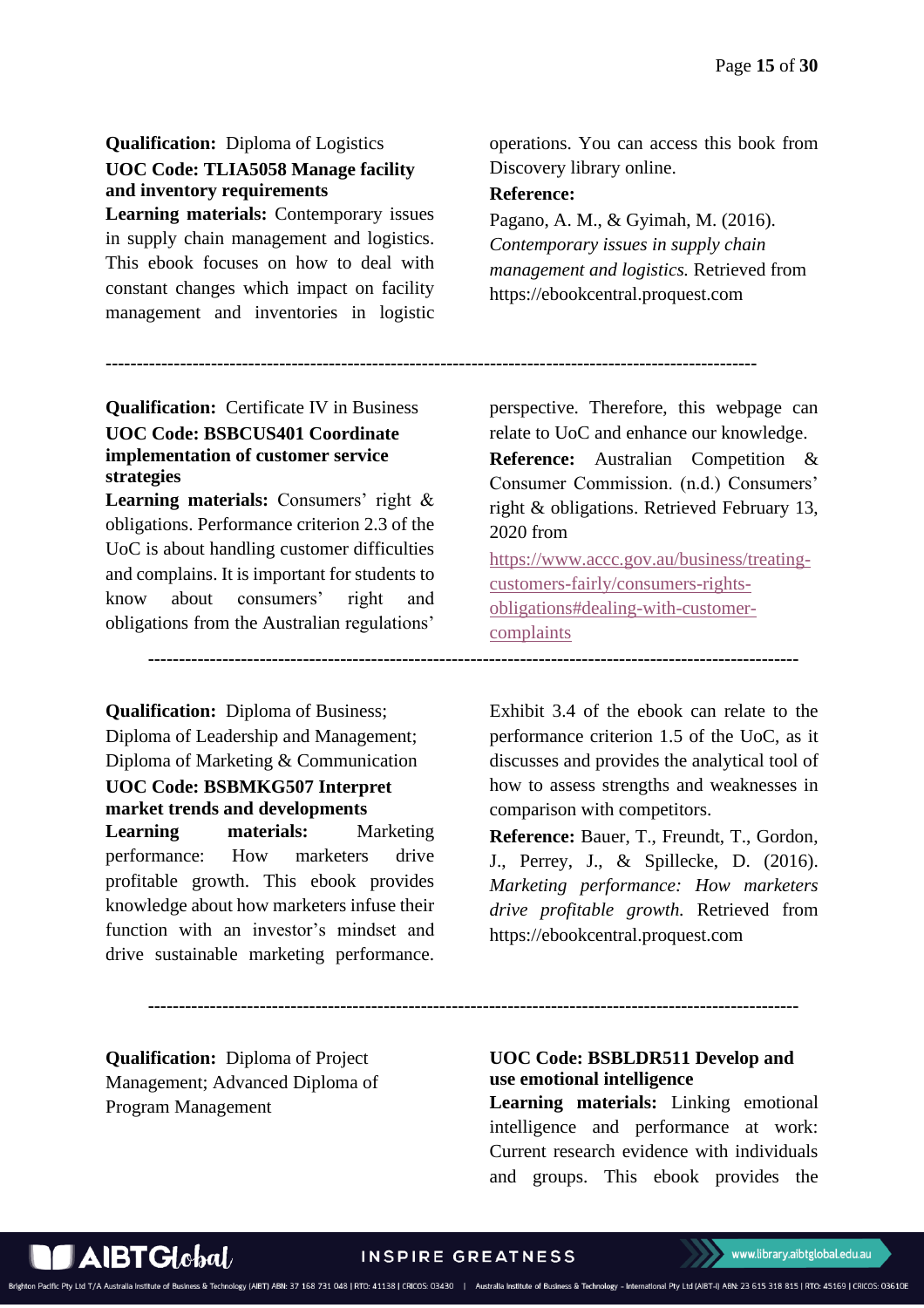collections of academic articles which discuss emotional intelligence and work performances. Chapter 7 (emotional intelligence, emotional self-awareness, and team effectiveness) can particularly relate to the performance criterion of 3.3 (develop and implement plans to encourage the selfmanagement of emotions in others) of the UoC, and it can enhance trainers' knowledge.

**Reference:** Druskat, V. U., Mount, G., & Sala, F. (Eds.). (2005). *Linking emotional intelligence and performance at work : Current research evidence with individuals and groups.* Retrieved from https://ebookcentral.proquest.com Retrieved from

[https://ebookcentral.proquest.com/lib/aibtgl](https://ebookcentral.proquest.com/lib/aibtglobalau/reader.action?docID=1433971) [obalau/reader.action?docID=1433971](https://ebookcentral.proquest.com/lib/aibtglobalau/reader.action?docID=1433971)

**---------------------------------------------------------------------------------------------------------**

**Qualification:** Advanced Diploma of Business; Advanced Diploma of Leadership and Management

#### <span id="page-15-0"></span>**UOC Code: BSBINN601 Lead and manage organisational change**

**Learning materials:** This ebook discusses how leaders can help employees cope with change and in turn, ensure the organisation's long-term survival. It provides us with wide varieties of knowledge relating to organisational change. Chapter 1 of the ebook can particularly relate to the performance criteria 3.1 (communication with relevant groups and individuals). It is a very interesting book to read.

**Reference:** Orridge, M. (2009). *Change leadership: Developing a change-adept organization.* Retrieved from https://ebookcentral.proquest.com Link:

[https://ebookcentral.proquest.com/lib/aibtgl](https://ebookcentral.proquest.com/lib/aibtglobalau/reader.action?docID=449243&ppg=30) [obalau/reader.action?docID=449243&ppg=](https://ebookcentral.proquest.com/lib/aibtglobalau/reader.action?docID=449243&ppg=30) [30](https://ebookcentral.proquest.com/lib/aibtglobalau/reader.action?docID=449243&ppg=30)

**---------------------------------------------------------------------------------------------------------**

**Qualification:** Certificate IV in Business; Diploma of Business; Diploma of Leadership and Management; Diploma of Marketing & Communication

#### <span id="page-15-1"></span>**UOC Code: BSBPMG522 Undertake project work**

**Learning materials:** Project management toolbox: Tools and techniques for the practising project manager. This ebook provides knowledge about how to improve

project performance using tactics. Therefore, it can relate to the UoC.

**Reference:** Milosevic, D. Z., & Martinelli, R. J. (2016). Project management toolbox: Tools and techniques for the practising project manager. Retrieved from https://ebookcentral.proquest.com Link:

[https://ebookcentral.proquest.com/lib/aibtgl](https://ebookcentral.proquest.com/lib/aibtglobalau/detail.action?docID=4322633) [obalau/detail.action?docID=4322633#](https://ebookcentral.proquest.com/lib/aibtglobalau/detail.action?docID=4322633)

**---------------------------------------------------------------------------------------------------------**

**INSPIRE GREATNESS**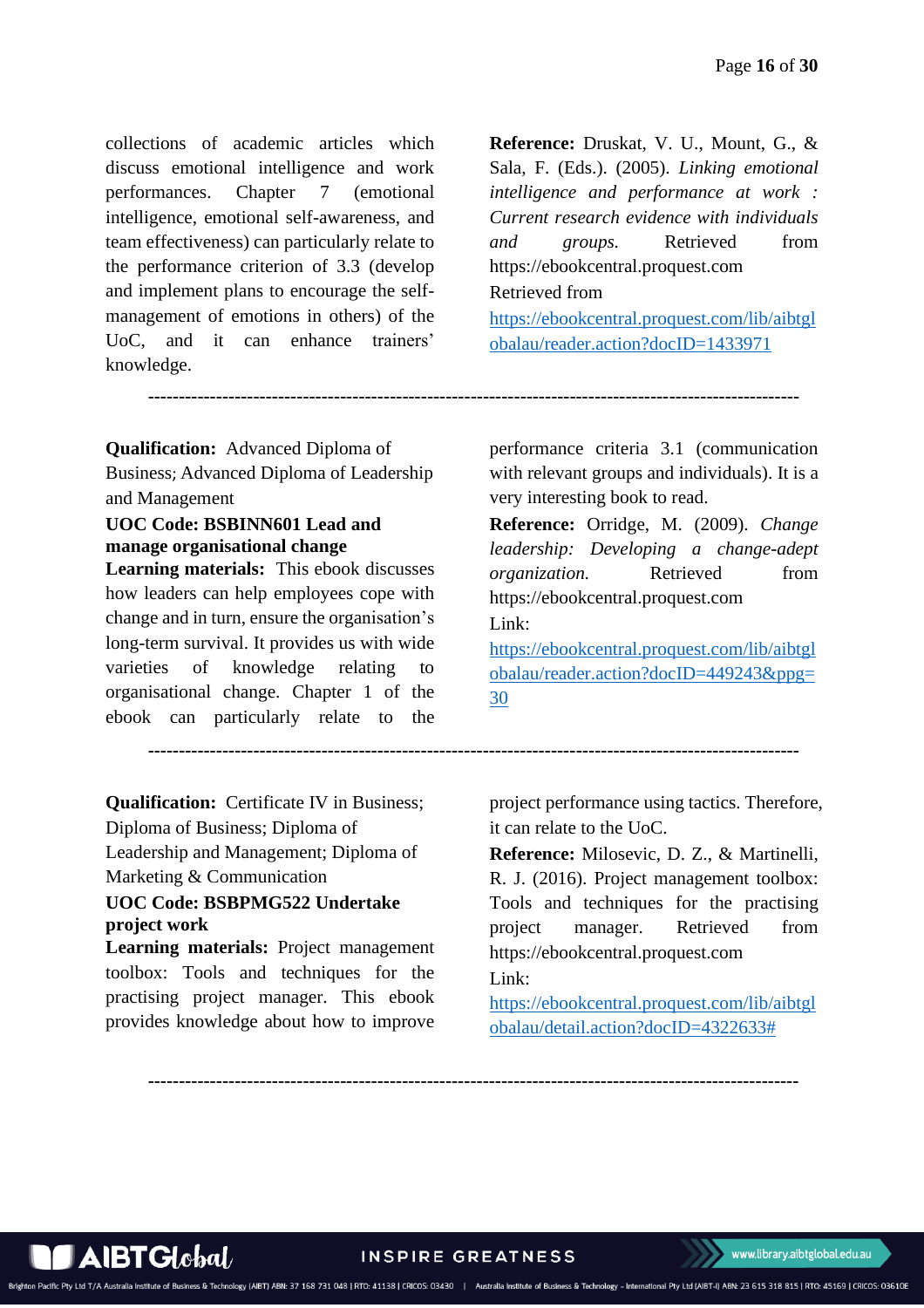**Qualification:** Diploma of Project Management

#### <span id="page-16-0"></span>**UOC Code: BSBFIM601 Manage finances**

**Learning materials:** How to create a budget. This webpage provides basic knowledge about creating, monitoring, and using a budget for business and also leads us to other useful links. Therefore, it can relate

to the UoC and it worth checking the webpage, and it is worth checking.

**Reference:** Business.gov.au. (2019). How to create a budget. Commonwealth of Australia.

Retrieved from

[https://www.business.gov.au/Finance/Acco](https://www.business.gov.au/Finance/Accounting/How-to-create-a-budget) [unting/How-to-create-a-budget](https://www.business.gov.au/Finance/Accounting/How-to-create-a-budget)

**Qualification:** Advanced Diploma of Business; Advanced Diploma of Leadership and Management **UOC Code: BSBMGT617 Develop and implement a business plan**

<span id="page-16-1"></span>**Learning materials:** Design a better business: New tools, skills, and mindset for strategy and innovation. This ebook provides over 50 case studies and real-life examples from large corporations such as Toyota and Audi, about their best practices

and pitfalls to avoid. Therefore, it can relate to all elements of the UoC.

**Reference:** Van, D. P. P., Lokitz, J., & Solomon, L. K. (2016). *Design a better business: New tools, skills, and mindset for strategy and innovation.* Retrieved from https://ebookcentral.proquest.com.

Link[:https://ebookcentral.proquest.com/lib/](https://ebookcentral.proquest.com/lib/aibtglobalau/reader.action?docID=4694619) [aibtglobalau/reader.action?docID=4694619](https://ebookcentral.proquest.com/lib/aibtglobalau/reader.action?docID=4694619) [#](https://ebookcentral.proquest.com/lib/aibtglobalau/reader.action?docID=4694619)

**---------------------------------------------------------------------------------------------------------**

**---------------------------------------------------------------------------------------------------------**

**Qualification:** Graduate Certificate in Management; Graduate Diploma of Management

### <span id="page-16-2"></span>**UOC Code: BSBLED802 Lead learning strategy implementation**

**Learning materials:** Strategies for cultivating an organisational learning culture. This document discusses what organisational learning culture is about and how organisations can implement learning strategies and practices with barriers. This document also provides underpinning knowledge about continuous quality

improvement. It may not be suitable for VET level, but it enhances the knowledge of trainers. This document is permitted for reproduction with attribution.

**Reference:** Winkler, M. K. and Fyffe, S. D. (2016). *Strategies for cultivating an organisational learning culture.* Urban **Institute.** 

#### Retrieved from

[https://www.urban.org/sites/default/files/pu](https://www.urban.org/sites/default/files/publication/86191/strategies_for_cultivating_an_organizational_learning_culture_0.pdf) blication/86191/strategies for cultivating [an\\_organizational\\_learning\\_culture\\_0.pdf](https://www.urban.org/sites/default/files/publication/86191/strategies_for_cultivating_an_organizational_learning_culture_0.pdf)

**---------------------------------------------------------------------------------------------------------**



#### **INSPIRE GREATNESS**

www.library.aibtglobal.edu.au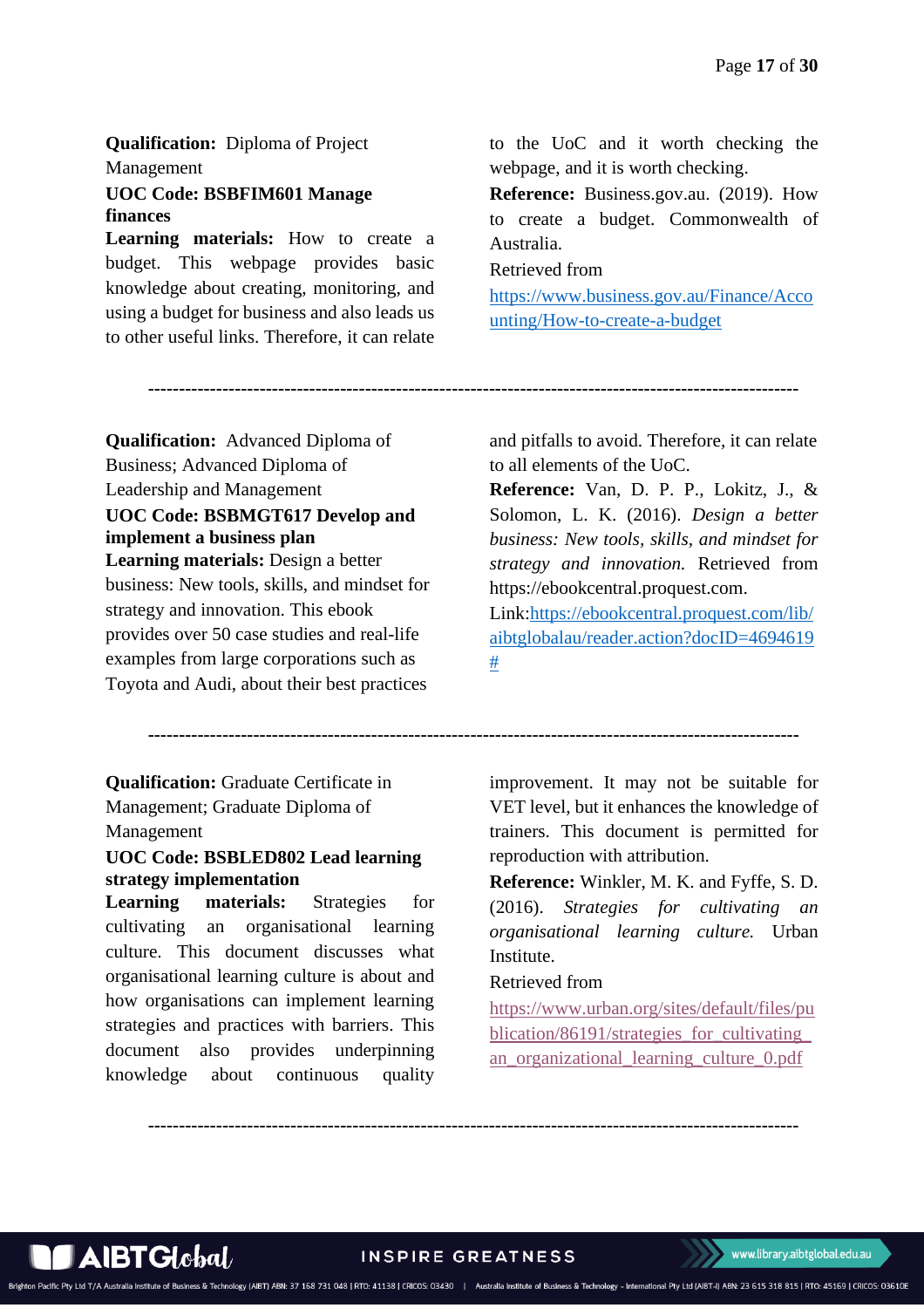**Qualification:** Graduate Certificate in Leadership Diversity; Graduate Diploma of Strategic Leadership; Graduate Diploma of Portfolio Management

<span id="page-17-0"></span>**UOC Code: BSBDIV801 Conduct strategic diversity workforce planning Learning materials:** Equal opportunity and

diversity. This webpage discusses equal opportunity and diversity for businesses and provides numerous links to specific

resources relating to diversity at work. Therefore, it can relate closely to element 3, particularly performance criterion 3.5 of the UoC.

**Reference:** Business.gov.au. (n.d.). Commonwealth of Australia. Equal opportunity and diversity. Retrieved from [https://www.business.gov.au/People/Hiring](https://www.business.gov.au/People/Hiring/Equal-opportunity-and-diversity) [/Equal-opportunity-and-diversity](https://www.business.gov.au/People/Hiring/Equal-opportunity-and-diversity)

**---------------------------------------------------------------------------------------------------------**

# **Diana School of Community Services**

**Qualification:** Diploma of Community Services

### <span id="page-17-1"></span>**UOC Code: CHCCCS015 Provide individualised support**

**Learning materials:** Human rights in Australia. The webpage provides information about human rights in Australia. They are fundamental knowledge when working in Australia and can relate to the



performance criterion: 1.3 (ensure the person is aware of their rights and complaints procedures).

**Reference:** Australian human rights commission. (2016). Human rights in Australia. Retrieved from

[https://www.humanrights.gov.au/our](https://www.humanrights.gov.au/our-work/education/human-rights-australia)[work/education/human-rights-australia](https://www.humanrights.gov.au/our-work/education/human-rights-australia)

---------------------------------------------------------------------------------------------------

---------------------------------------------------------------------------------------------------

**Qualification:** Diploma of Leadership and Management; Diploma of Community Services

### <span id="page-17-2"></span>**UOC Code: BSBWOR502 Lead and manage team effectiveness**

**Learning materials:** Leading work teams: A self-paced learning resource for supervisors working with supported employees in disability business services. Section 1.1-1.15 of this document is about teams and team planning for team leaders, and it can relate to all elements of this UoC.

**Reference:** Australian Government Department of Families, Housing, Community Services and indigenous affairs. (2008). *Leading work teams: A self-paced learning resource for supervisors working with supported employees in disability business services.* 

#### Retrieved from

[http://resources.fahcsia.gov.au/ConsumerTr](http://resources.fahcsia.gov.au/ConsumerTrainingSupportProducts/docs/employers/leading_work_teams.pdf) [ainingSupportProducts/docs/employers/lea](http://resources.fahcsia.gov.au/ConsumerTrainingSupportProducts/docs/employers/leading_work_teams.pdf) [ding\\_work\\_teams.pdf](http://resources.fahcsia.gov.au/ConsumerTrainingSupportProducts/docs/employers/leading_work_teams.pdf)

## **INSPIRE GREATNESS**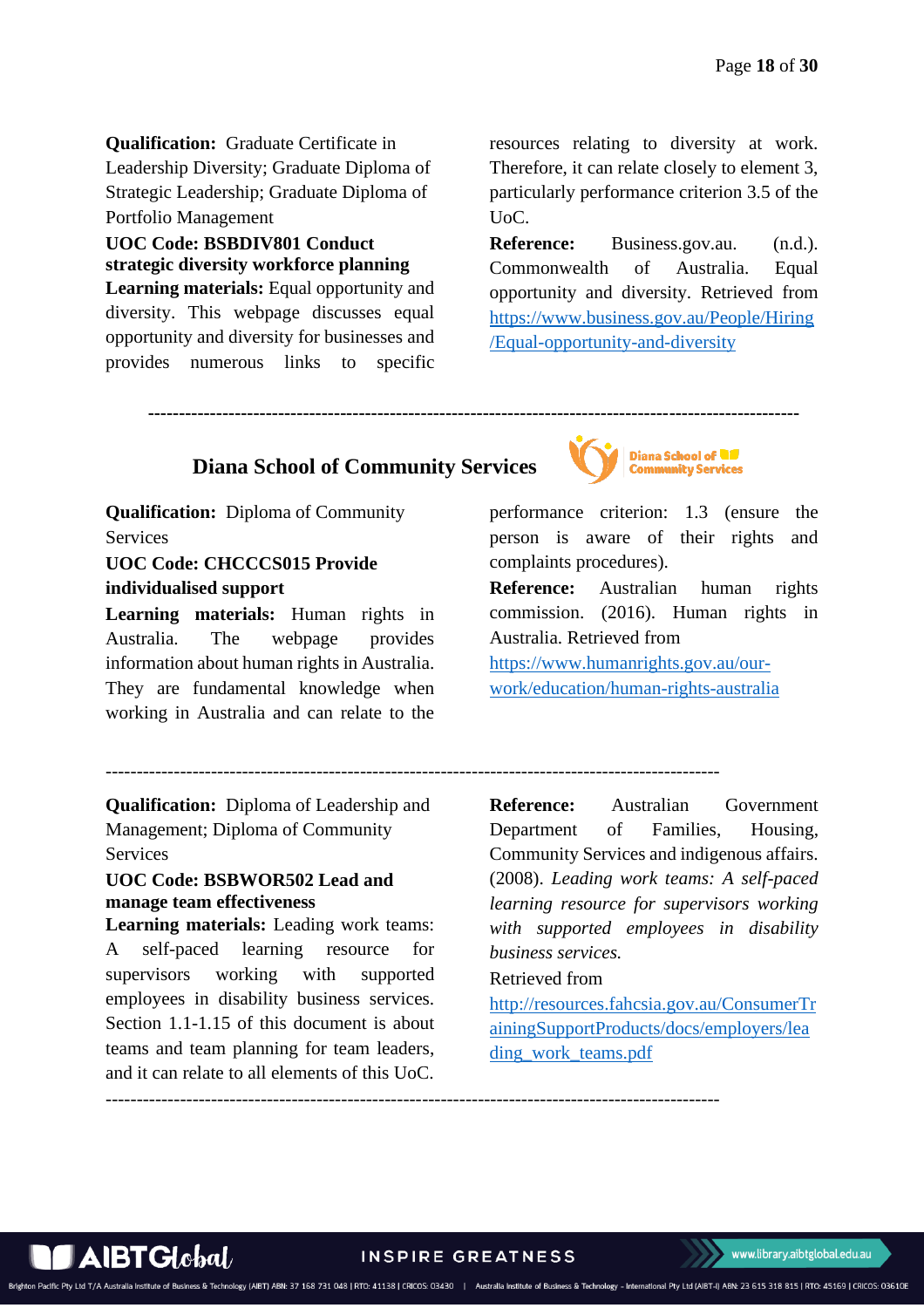**Qualification:** Diploma of Community Services

### <span id="page-18-0"></span>**UOC Code: CHCCCS007 Develop and implement service programs**

**Learning materials:** Needs assessment: Part one – Defining needs and needs assessment. The webpage provides detailed information about a need assessment in the community. It can relate to the performance criteria of 1.1-1.5 of the UoC.

**Reference 1:** Australian Institute of Family Studies. (2020). Needs assessment: Part one

**Qualification:** Certificate III in individual support.

<span id="page-18-1"></span>**UOC Code: HLTAAP001 Recognise healthy body systems**

**Learning material:** Anatomy of the organs: Quickstudy reference guide. This ebook provides the names of body parts. While it

---------------------------------------------------------------------------------------------------

**Qualification:** Diploma in Early Childhood Education and Care

<span id="page-18-2"></span>**UOC Code: CHCECE024 Design and implement the curriculum to foster children's learning and development.**

<span id="page-18-3"></span>**Learning material 1:** Child safe organisations: Information for organisations on how to keep children safe. This article discusses the National Principles for Child Safe Organisations. Therefore, it can relate to the UoC.

**Reference 1:** Australian Institute of Family Studies. (2020). Child safe organisations: Information for organisations on how to keep children safe. Retrieved from [https://aifs.gov.au/cfca/2019/11/06/child](https://aifs.gov.au/cfca/2019/11/06/child-safe-organisations-information-organisations-how-keep-children-safe)[safe-organisations-information](https://aifs.gov.au/cfca/2019/11/06/child-safe-organisations-information-organisations-how-keep-children-safe)[organisations-how-keep-children-safe](https://aifs.gov.au/cfca/2019/11/06/child-safe-organisations-information-organisations-how-keep-children-safe)

– Defining needs and needs assessment. Retrieved from

[https://aifs.gov.au/cfca/publications/cfca](https://aifs.gov.au/cfca/publications/cfca-paper/needs-assessment/part-one-defining-needs-and-needs-assessment)[paper/needs-assessment/part-one-defining](https://aifs.gov.au/cfca/publications/cfca-paper/needs-assessment/part-one-defining-needs-and-needs-assessment)[needs-and-needs-assessment](https://aifs.gov.au/cfca/publications/cfca-paper/needs-assessment/part-one-defining-needs-and-needs-assessment)

#### **Reference 2:**

Australian Institute of Family Studies. (2020). Needs assessment: Part two: How to do a needs assessment. Retrieved from [https://aifs.gov.au/cfca/publications/cfca](https://aifs.gov.au/cfca/publications/cfca-paper/needs-assessment/part-two-how-do-needs-assessment)[paper/needs-assessment/part-two-how-do](https://aifs.gov.au/cfca/publications/cfca-paper/needs-assessment/part-two-how-do-needs-assessment)[needs-assessment](https://aifs.gov.au/cfca/publications/cfca-paper/needs-assessment/part-two-how-do-needs-assessment)

---------------------------------------------------------------------------------------------------

does not explain what the body parts do, it can be interesting to see all names with pictures.

**Reference:** Perez, V. (2016). Anatomy of the organs: Quickstudy reference guide. Retrieved from https://ebookcentral.proquest.com

Link to further reading:

[https://aifs.gov.au/cfca/search/site/Children'](https://aifs.gov.au/cfca/search/site/Children) [%20learning%20environment](https://aifs.gov.au/cfca/search/site/Children)

**Learning material 2:** Examining quality in two preschool settings: Publicly funded early childhood education and inclusive early childhood education classrooms.

Available from QLD State Library (it is free to join State Library).

**Reference 2:** Pelatti, C. Y., Dynia, J. M., Logan, J. A., R., Justice, L. M., & Kaderavek, J. (2016). Examining quality in two preschool settings: Publicly funded early childhood education and inclusive early childhood education classrooms. *Child & Youth Care Forum, 45*(6), 829-849. doi:http://dx.doi.org/10.1007/s10566-016- 9359-9



#### **INSPIRE GREATNESS**

---------------------------------------------------------------------------------------------------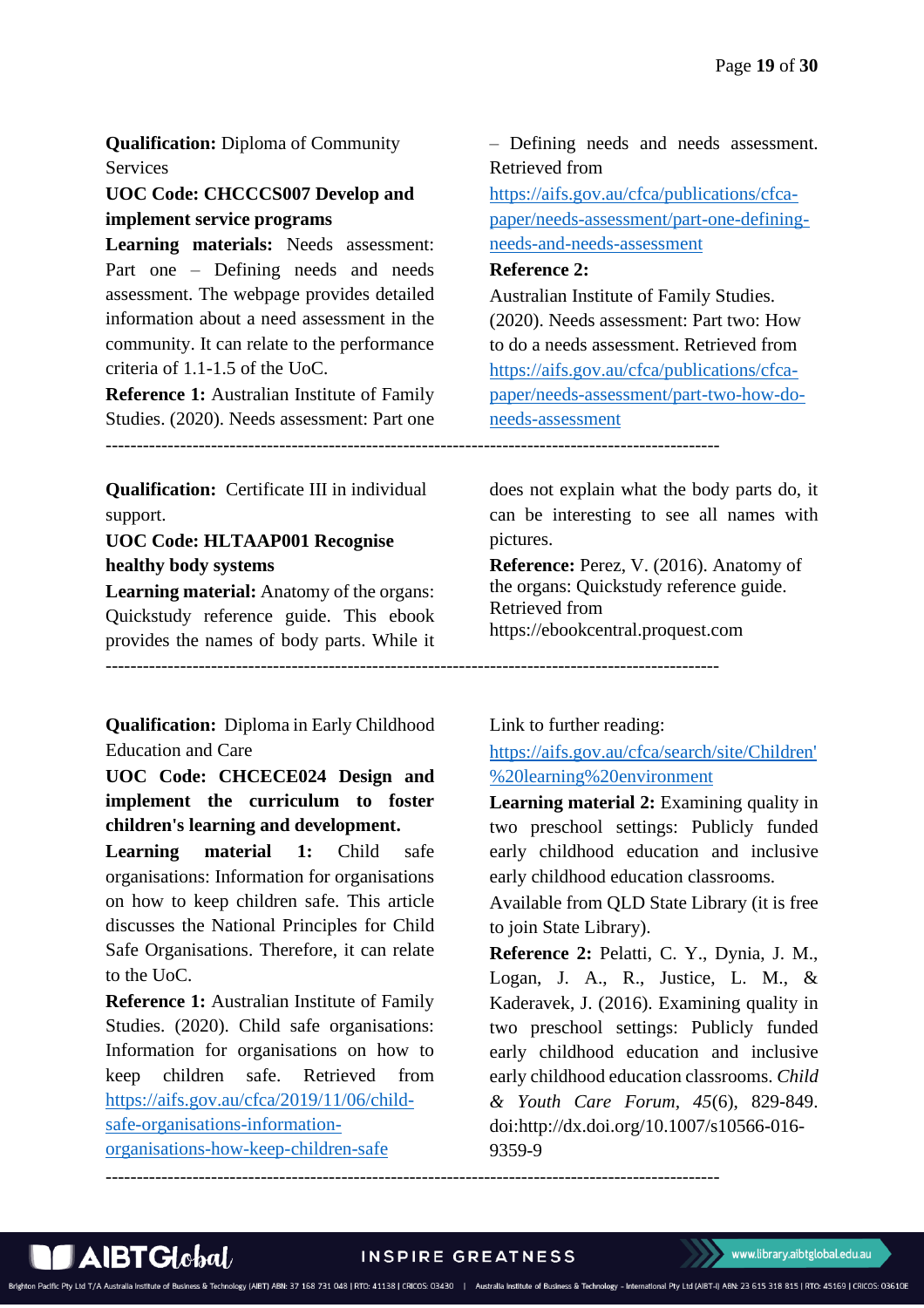**Qualification:** Certificate IV in ageing support

<span id="page-19-0"></span>**UOC Code: CHCCCS006 Facilitate individual service planning and delivery**

**Learning material:** Reducing the use of sedatives – video. The webpage with the video explains the implications caused by sedatives for older people who live in aged care services in Australia. It can be a niche

**Qualification:** Certificate III in individual support

<span id="page-19-1"></span>**UOC Code: CHCAGE004 Implement interventions with older people at risk**

Learning material: Strengthening protections for older Australians. This 100 page document discusses models and options for a Serious Incident Response Scheme (SIRS) for Commonwealth-funded aged care service providers.

---------------------------------------------------------------------------------------------------

**Qualification:** Certificate III in individual support

# <span id="page-19-2"></span>**UOC Code: HLTWHS002 Follow safe work practices for direct client care**

**Learning material 1:** Direct client care and support. While this webpage does not closely relate to performance criteria, it provides information and data on the Direct Client Care and Support industry. It can be useful for trainers to show students the evidence on how the services in this industry are important and high in demand.

**Reference 1:** Australian Industry and Skills Committee. (2020). Direct client care and support. Retrieved from

subject; however, it can enhance our knowledge about individual service planning and delivery.

**Reference:** Commonwealth of Australia (2020). Reducing the use of sedatives-video Retrieved from

[https://www.agedcarequality.gov.au/provid](https://www.agedcarequality.gov.au/providers/better-use-medication-aged-care-project/reducing-use-sedatives-video) [ers/better-use-medication-aged-care](https://www.agedcarequality.gov.au/providers/better-use-medication-aged-care-project/reducing-use-sedatives-video)[project/reducing-use-sedatives-video](https://www.agedcarequality.gov.au/providers/better-use-medication-aged-care-project/reducing-use-sedatives-video)

---------------------------------------------------------------------------------------------------

**Reference:** Commonwealth Department of Health. (2019). Strengthening protections for older Australians. Retrieved from [https://www.health.gov.au/sites/default/file](https://www.health.gov.au/sites/default/files/documents/2019/12/strengthening-protections-for-older-australians-strengthening-protections-for-older-australians-development-of-models-and-options-for-a-serious-incident-response-scheme.pdf) [s/documents/2019/12/strengthening](https://www.health.gov.au/sites/default/files/documents/2019/12/strengthening-protections-for-older-australians-strengthening-protections-for-older-australians-development-of-models-and-options-for-a-serious-incident-response-scheme.pdf)[protections-for-older-australians](https://www.health.gov.au/sites/default/files/documents/2019/12/strengthening-protections-for-older-australians-strengthening-protections-for-older-australians-development-of-models-and-options-for-a-serious-incident-response-scheme.pdf)[strengthening-protections-for-older](https://www.health.gov.au/sites/default/files/documents/2019/12/strengthening-protections-for-older-australians-strengthening-protections-for-older-australians-development-of-models-and-options-for-a-serious-incident-response-scheme.pdf)[australians-development-of-models-and](https://www.health.gov.au/sites/default/files/documents/2019/12/strengthening-protections-for-older-australians-strengthening-protections-for-older-australians-development-of-models-and-options-for-a-serious-incident-response-scheme.pdf)[options-for-a-serious-incident-response](https://www.health.gov.au/sites/default/files/documents/2019/12/strengthening-protections-for-older-australians-strengthening-protections-for-older-australians-development-of-models-and-options-for-a-serious-incident-response-scheme.pdf)[scheme.pdf](https://www.health.gov.au/sites/default/files/documents/2019/12/strengthening-protections-for-older-australians-strengthening-protections-for-older-australians-development-of-models-and-options-for-a-serious-incident-response-scheme.pdf)

[https://www.qld.gov.au/families/babies/chil](https://www.qld.gov.au/families/babies/childcare/types/family) [dcare/types/family](https://www.qld.gov.au/families/babies/childcare/types/family)

**Learning material 2:** Aged care: Safety basics. This webpage provides the information to understand and control the risks when working in aged care as well as numerous links. Therefore, it is useful for UoC.

**Reference 2:** WorkSafe, Victoria. (2019). Aged care: Safety basics. Retrieved from [https://www.worksafe.vic.gov.au/aged](https://www.worksafe.vic.gov.au/aged-care-safety-basics)[care-safety-basics](https://www.worksafe.vic.gov.au/aged-care-safety-basics)

**INSPIRE GREATNESS** 

---------------------------------------------------------------------------------------------------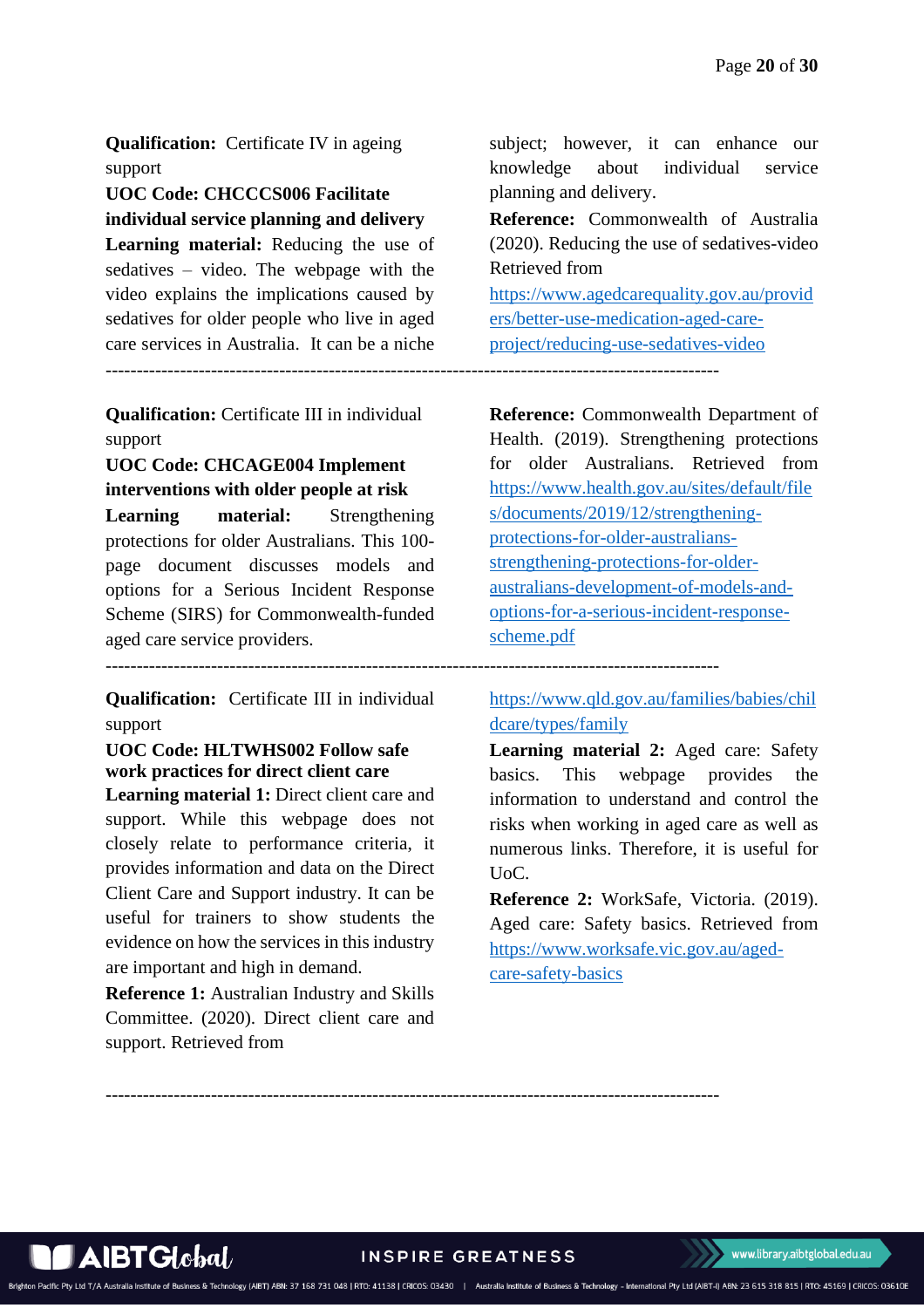**Qualification:** Diploma in Early Childhood Education and Care

<span id="page-20-0"></span>**UOC Code: CHCECE014 Comply with family day care administration requirements**

**Learning materials:** Key obligations of a family daycare service. This document provides a summary of key responsibilities for family daycare service under laws and

**Qualification:** Certificate III in individual support

---------------------------------------------------------------------------------------------------

#### <span id="page-20-1"></span>**UOC Code: CHCDIV002 Promote Aboriginal and/or Torres Strait Islander cultural safety**

**Learning materials:** Evaluating the outcomes of programs for Indigenous families and communities. This webpage outlines several key considerations about evaluating the outcomes or impact of a program for Indigenous families or communities. The contents in the document are essential knowledge for community ---------------------------------------------------------------------------------------------------

**Qualification:** Certificate III in Early Childhood Education and Care

#### <span id="page-20-2"></span>**UOC Code: CHCECE001 Develop cultural competence**

**Learning materials:** Understanding cultural competence. This 3-page brochure contains basic knowledge of cultural competence, and it can relate to the UoC.

**Qualification:** Diploma in Early Childhood Education and Care

<span id="page-20-3"></span>**UOC Code: CHCECE021 Implement strategies for the inclusion of all children Learning materials:** Children's rights report 2019. Australian Human Rights Commission provides the report for Children's rights. While the report releases regulations. Therefore, it can relate to all three elements of UoC.

**Reference:** Department of Social Services. (2015). *Key obligations of a family daycare service.* Retrieved from

[https://www.dss.gov.au/sites/default/files/d](https://www.dss.gov.au/sites/default/files/documents/05_2015/key_obligations_of_a_fdc_service.pdf) [ocuments/05\\_2015/key\\_obligations\\_of\\_a\\_f](https://www.dss.gov.au/sites/default/files/documents/05_2015/key_obligations_of_a_fdc_service.pdf) [dc\\_service.pdf](https://www.dss.gov.au/sites/default/files/documents/05_2015/key_obligations_of_a_fdc_service.pdf)

service workers, and it can relate to the UoC. The contents in this webpage are under the CC licence, and thus we can copy and re-use this work.

**Reference:** Muir, S. and Dean, A. (2017). *Evaluating the outcomes of programs for Indigenous families and communities.*  Australian Institute of Family Studies. Retrieved from [https://aifs.gov.au/cfca/sites/default/files/pu](https://aifs.gov.au/cfca/sites/default/files/publication-documents/evaluating-outcomes-porgrams-indigenous.pdf) [blication-documents/evaluating-outcomes](https://aifs.gov.au/cfca/sites/default/files/publication-documents/evaluating-outcomes-porgrams-indigenous.pdf)[porgrams-indigenous.pdf](https://aifs.gov.au/cfca/sites/default/files/publication-documents/evaluating-outcomes-porgrams-indigenous.pdf)

**Reference:** Early Childhood Australia (2011). *Understanding cultural competence.* Retrieved from [https://www.ecrh.edu.au/docs/default](https://www.ecrh.edu.au/docs/default-source/resources/eylf-plp-e-newsletters/eylf-plp-e-newsletter-no-7-2011-understanding-cultural-competence.pdf?sfvrsn=4)[source/resources/eylf-plp-e](https://www.ecrh.edu.au/docs/default-source/resources/eylf-plp-e-newsletters/eylf-plp-e-newsletter-no-7-2011-understanding-cultural-competence.pdf?sfvrsn=4)[newsletters/eylf-plp-e-newsletter-no-7-](https://www.ecrh.edu.au/docs/default-source/resources/eylf-plp-e-newsletters/eylf-plp-e-newsletter-no-7-2011-understanding-cultural-competence.pdf?sfvrsn=4) [2011-understanding-cultural-](https://www.ecrh.edu.au/docs/default-source/resources/eylf-plp-e-newsletters/eylf-plp-e-newsletter-no-7-2011-understanding-cultural-competence.pdf?sfvrsn=4)

[competence.pdf?sfvrsn=4](https://www.ecrh.edu.au/docs/default-source/resources/eylf-plp-e-newsletters/eylf-plp-e-newsletter-no-7-2011-understanding-cultural-competence.pdf?sfvrsn=4)

detailed information, the key issues in the report can relate particularly to performance criterion 2.3: Children's' right. It worth checking the contents of this report.

**Reference:** Australian Human Rights Commission. (2019). *Children's rights report 2019* Retrieved from

# $AIBTGlobal/$

#### **INSPIRE GREATNESS**

ology (AIBT) ABN: 37 168 731 048 | RTO: 41138 | CRICOS: 03430 | Australia Institute of Business & Technology - International Pty Ltd (AIBT-I) ABN: 23 615 318 815 | RTO: 45169 | CRICOS: 03610E

---------------------------------------------------------------------------------------------------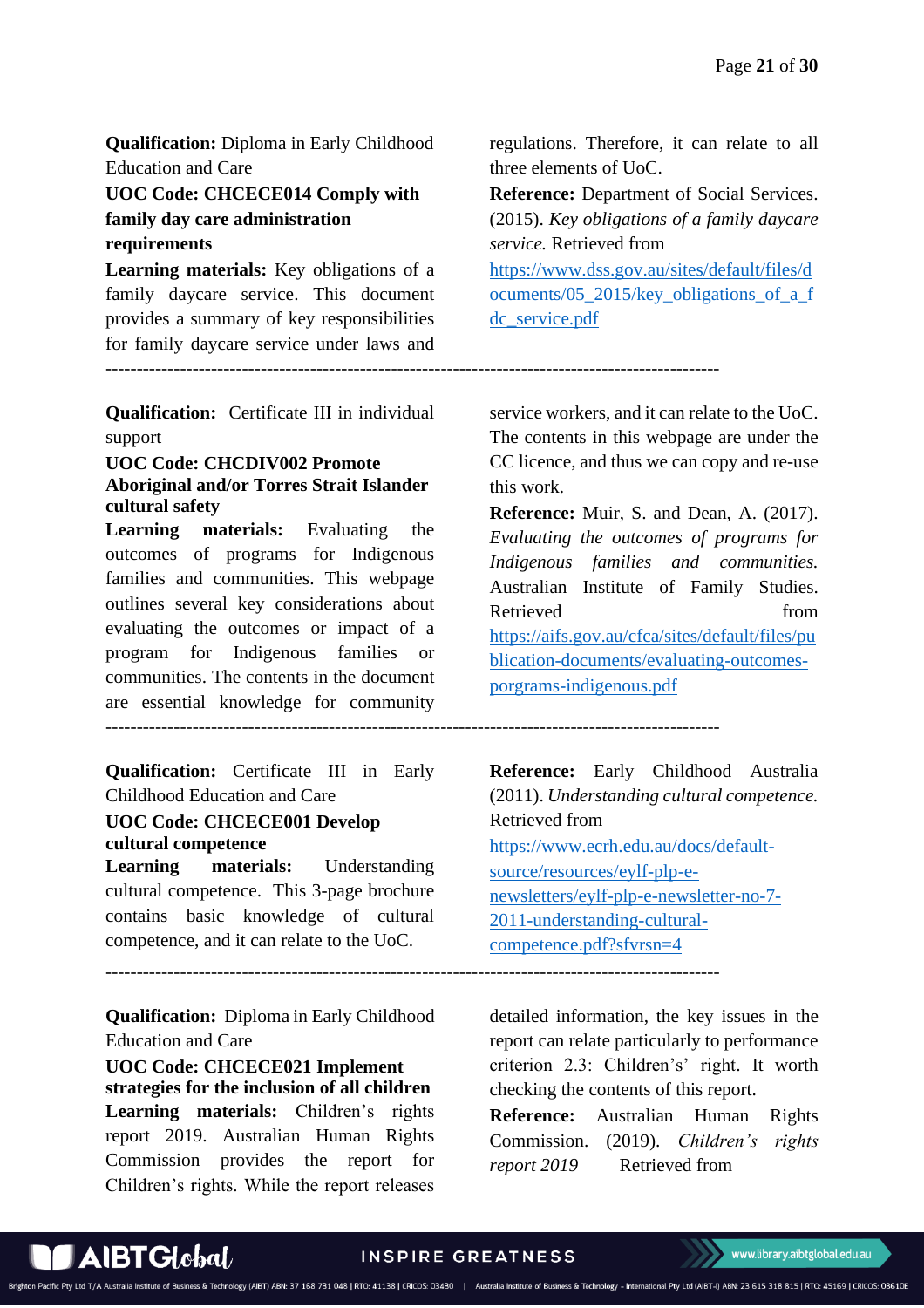[file:///C:/Users/Emmy/Downloads/children](file:///C:/Users/Emmy/Downloads/childrensrightsreport_2019_ahrc.pdf) [srightsreport\\_2019\\_ahrc.pdf](file:///C:/Users/Emmy/Downloads/childrensrightsreport_2019_ahrc.pdf)

# **Sheldon School of Hospitality**

-------------------------------------------------------------------------------------------------

---------------------------------------------------------------------------------------------------



#### **Qualification:** Patisserie

#### <span id="page-21-0"></span>**UOC Code: BSBDIV501 Manage diversity in the workplace**

**Learning materials:** Workplace diversity program. This website shows the key elements which are used to assess the Workplace Diversity Program for the employees of the Australian Research Council (ARC). The webpage provides how they implemented workplace diversity within the organisation.

The webpage information may be particularly beneficial to the performance criteria of 2.2, 2.6, 3.1 and 3.3 of the UoC. **Reference:** Australian Research Council. (2015). Workplace Diversity Program. Retrieved from

[https://www.arc.gov.au/policies](https://www.arc.gov.au/policies-strategies/policy/workplace-diversity-program)[strategies/policy/workplace-diversity](https://www.arc.gov.au/policies-strategies/policy/workplace-diversity-program)[program](https://www.arc.gov.au/policies-strategies/policy/workplace-diversity-program)

**Qualification:** Patisserie; Commercial

Cookery Old Students

<span id="page-21-1"></span>**UOC Code: BSBSUS401 Implement and monitor environmentally sustainable work practices**

**Learning materials 1:** Reports.

Intergovernmental Panel on Climate Change (IPCC) provides many reports about climate change. We can read and obtain knowledge or show the reports on the webpage to students. The information on this website can be related to the performance criterion of 1.1.

<span id="page-21-2"></span>**Qualification:** Patisserie **UOC Code: SITHCCC011 Use cookery skills effectively Learning materials:**

This journal article introduces a 6-week healthy food cooking programme. The study results show that the programme had

**Reference 1:** The Intergovernmental Panel on Climate Change. (2020). Reports. Retrieved from

# <https://www.ipcc.ch/>

**Learning materials 2:** Climate change. This ebook about climate change provides collections of papers written by engineers and scientists, and it can relate to all four elements of UoC. This ebook is available from Discovery library online.

**Reference 2:** Wong, K. V. (2015). *Climate change.* Retrieved from https://ebookcentral.proquest.com

---------------------------------------------------------------------------------------------------

chnology (AIBT) ABN: 37 168 731 048 | RTO: 41138 | CRICOS: 03430 | Australia Institute of Business & Technology - International Pty Ltd (AIBT-I) ABN: 23 615 318 815 | RTO: 45169 | CRICOS: 03610E

positive effects on participants' confidence in the cooking skill, which helped to manage time, and reduced barriers of cost, waste, and knowledge. The study results can show us the important elements of efficient cookery skills from a psychological

**INSPIRE GREATNESS**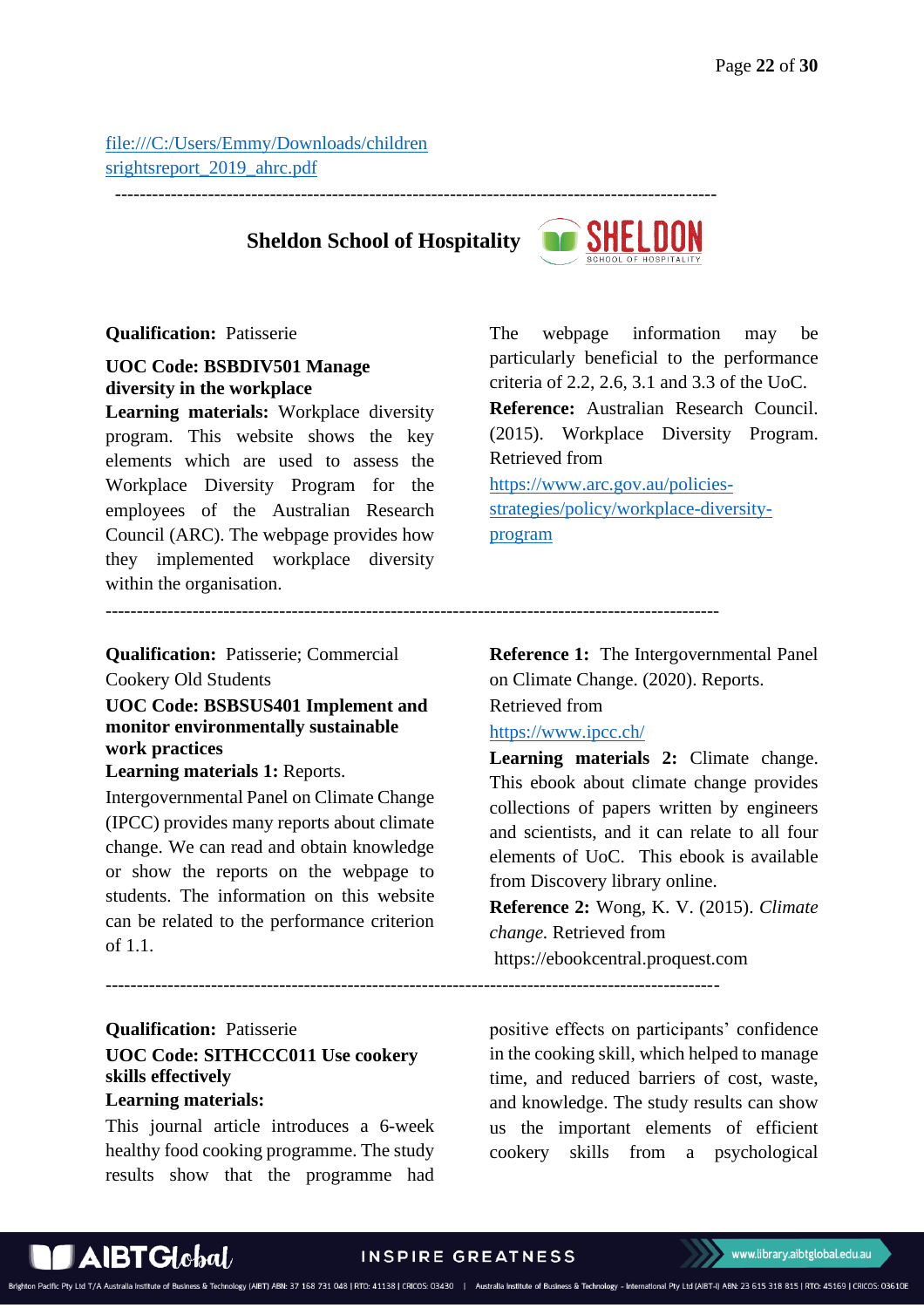perspective, and it can relate to the UoC. Available from Discovery library online. **Reference:** Garcia, A. L., Reardon, R., Hammond, E., Parrett, A., & Gebbie-Diben, A. (2017). Evaluation of the "eat better feel

---------------------------------------------------------------------------------------------------

---------------------------------------------------------------------------------------------------

---------------------------------------------------------------------------------------------------

<span id="page-22-0"></span>**Qualification:** Patisserie **UOC Code: SITXMGT001 Monitor work operations Learning material:** Workplace safety events and firm performance. **Reference:** Kabir, Q. S., Watson, K., & Somaratna, T. (2018). Workplace safety ---------------------------------------------------------------------------------------------------

### <span id="page-22-1"></span>**Qualification:** Patisserie **UOC Code: SITXCCS007 Enhance customer service experiences**

**Learning materials:** Customer engagement in increasing affective commitment within hospitality sector. This study examined the influence of customer engagement on affective commitment in the hospitality sector. The results can prove vital to practitioners in engaging customers while branding and marketing their products and services so as to strengthen a customer

**Qualification:** Patisserie; Commercial Cookery Old and New Students

#### <span id="page-22-2"></span>**UOC Code: SITXINV003 Purchase goods; SITXINV001 Receive and store stock**

**Learning materials:** Basic kitchen and food service management. This open textbook is developed to support the training of students and apprentices in the foodservice and hospitality industry in better" cooking programme to tackle barriers to healthy eating. *International Journal of Environmental Research and Public Health, 14*(4), 380. doi:10.3390/ijerph14040380

events and firm performance. *Journal of Manufacturing Technology Management, 29*(1), 104-120. doi:10.1108/JMTM-07- 2017-0133

Available from Discovery online library.

emotional and loyal base. The knowledge obtained from the results can help understanding how to provide a quality service experience and therefore, it can relate to element 1 of UoC.

**Reference:** Rather, R. A., & Parray, S. H. (2018). Customer engagement in increasing affective commitment within hospitality sector. *Johar, 13*(1), 73-92

[https://search-proquest-](https://search-proquest-com.brightonpacific.idm.oclc.org/docview/2138638744?pq-origsite=summon)

[com.brightonpacific.idm.oclc.org/docview/](https://search-proquest-com.brightonpacific.idm.oclc.org/docview/2138638744?pq-origsite=summon) [2138638744?pq-origsite=summon](https://search-proquest-com.brightonpacific.idm.oclc.org/docview/2138638744?pq-origsite=summon)

Britain. Chapter 9: *Purchasing* can relate to all elements of UoC. Under the CC licence, we are permitted to retain, reuse, copy, redistribute, and revise the book—in whole or in part.

**Reference:** The BC Cook Articulation Committee. (2015). Basic kitchen and food service management. Retrieved from [https://opentextbc.ca/basickitchenandfoods](https://opentextbc.ca/basickitchenandfoodservicemanagement/) [ervicemanagement/](https://opentextbc.ca/basickitchenandfoodservicemanagement/)



#### **INSPIRE GREATNESS**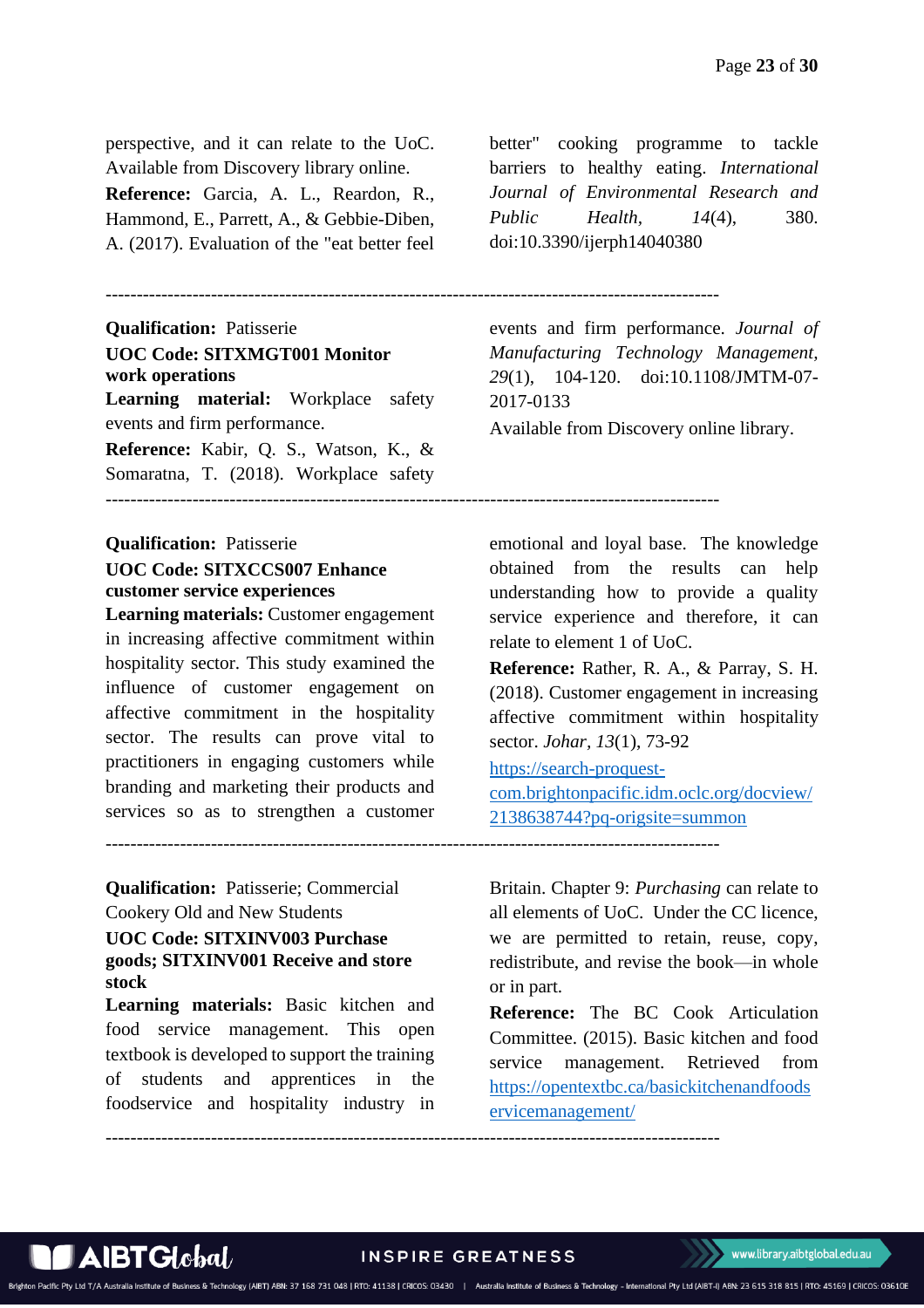**Qualification:** Commercial Cookery New & Old Students

#### <span id="page-23-0"></span>**UOC Code: SITHCCC001 Use food preparation equipment**

**Learning materials:** Basic kitchen and food service management. This open textbook is developed to support the training of students and apprentices in foodservice and hospitality industry in Britain. Chapter 18 (factors affecting working performance)

**Qualification:** Commercial Cookery New Students

---------------------------------------------------------------------------------------------------

--------------------------------------------------------------------------------------------------

---------------------------------------------------------------------------------------------------

<span id="page-23-1"></span>**UOC Code: SITHCCC005 Prepare dishes using basic methods of cookery**

**Learning materials:** Basic kitchen and food service management. This open textbook is developed to support the training of students and apprentices in the foodservice and hospitality industry in Britain. All chapters of this ebook can relate

**Qualification:** Commercial Cookery New Students; Advanced Diploma in Hospitality

Management **UOC Code: SITHCCC018 Prepare food** 

<span id="page-23-2"></span>**to meet special dietary requirements**

**Learning materials:** Special dietary and cultural needs.

This webpage provides a brief overview of allergies, food intolerances and sensitivities, as well as cultural and religious

**Qualification:** Commercial Cookery New Students

#### <span id="page-23-3"></span>**UOC Code: SITXFSA001 Use hygienic practices for food safety Learning materials:**

This webpage outlines the general elements of a regulatory food safety program and

can relate to all elements of UoC. Under the licence, you are permitted to retain, reuse, copy, redistribute, and revise the book—in whole or in part.

**Reference:** The BC Cook Articulation Committee. (2015). Basic kitchen and food service management. Retrieved from [https://opentextbc.ca/basickitchenandfoods](https://opentextbc.ca/basickitchenandfoodservicemanagement/) [ervicemanagement/](https://opentextbc.ca/basickitchenandfoodservicemanagement/)

to the elements of UoC. Under the licence, you are permitted to retain, reuse, copy, redistribute, and revise the book—in whole or in part.

**Reference:** The BC Cook Articulation Committee. (2015). Basic kitchen and food service management. Retrieved from [https://opentextbc.ca/basickitchenandfoods](https://opentextbc.ca/basickitchenandfoodservicemanagement/) [ervicemanagement/](https://opentextbc.ca/basickitchenandfoodservicemanagement/)

considerations. The core knowledge about special dietary can relate to element 1 of the UoC.

**Reference:** Department of Health. (2013). Special dietary and cultural needs. Retrieved from

[https://www1.health.gov.au/internet/publica](https://www1.health.gov.au/internet/publications/publishing.nsf/Content/canteen-mgr-tr2~special-dietary) [tions/publishing.nsf/Content/canteen-mgr](https://www1.health.gov.au/internet/publications/publishing.nsf/Content/canteen-mgr-tr2~special-dietary)[tr2~special-dietary](https://www1.health.gov.au/internet/publications/publishing.nsf/Content/canteen-mgr-tr2~special-dietary)

associated audit system by the Department of Health, including the National Food Safety Audit Policy which explains how jurisdictions will administer these components consistently. The webpage provides us with the underpinning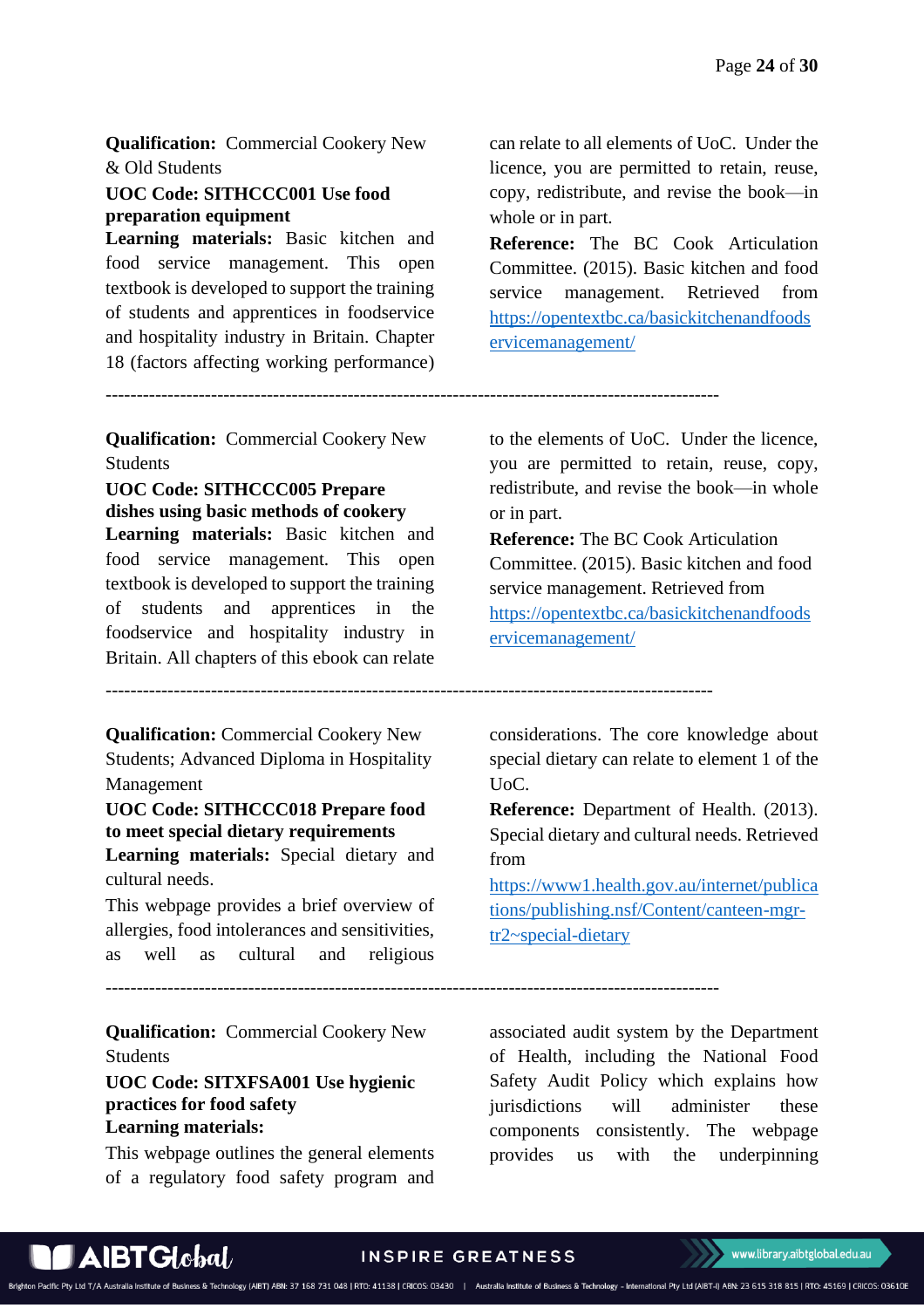information of food safety, and it can relate to UoC.

**Reference:** Department of Health. (2009). 2 Food safety program audit management

framework. Retrieved from [https://www1.health.gov.au/internet/publica](https://www1.health.gov.au/internet/publications/publishing.nsf/Content/nat-food-safety-aud-pol~nfsap-framework) [tions/publishing.nsf/Content/nat-food](https://www1.health.gov.au/internet/publications/publishing.nsf/Content/nat-food-safety-aud-pol~nfsap-framework)[safety-aud-pol~nfsap-framework](https://www1.health.gov.au/internet/publications/publishing.nsf/Content/nat-food-safety-aud-pol~nfsap-framework)

---------------------------------------------------------------------------------------------------

**Qualification:** Commercial Cookery New Students

<span id="page-24-0"></span>**UOC Code: SITXFSA002 Participate in safe food handling practices Learning materials:** Food safety – allergies, choking and food handling.

**Reference:** Department of Health. (2011). Food safety – allergies, choking and food handling. Since this webpage, from the Department of Health, provides an introduction to the food safety (e.g., highrisk foods; bacteria in foods), it can be useful to show to students at the beginning of the unit.

#### Retrieved from

[https://www1.health.gov.au/internet/publica](https://www1.health.gov.au/internet/publications/publishing.nsf/Content/gug-children-toc~gug-children-safety) [tions/publishing.nsf/Content/gug-children](https://www1.health.gov.au/internet/publications/publishing.nsf/Content/gug-children-toc~gug-children-safety)[toc~gug-children-safety](https://www1.health.gov.au/internet/publications/publishing.nsf/Content/gug-children-toc~gug-children-safety)

---------------------------------------------------------------------------------------------------

---------------------------------------------------------------------------------------------------

---------------------------------------------------------------------------------------------------

**Qualification:** Advance Diploma in Hospitality Management

# <span id="page-24-1"></span>**UOC Code: SITXCCS002 Provide visitor information**

**Learning materials:** Tourism statistics. The website from Tourism Australia provides a snapshot of information about international tourism. Since it provides overall statistics, it can be useful to show to students.

**Reference:** Tourism Australia. (2020). Tourism statistics. Retrieved from [http://www.tourism.australia.com/en/marke](http://www.tourism.australia.com/en/markets-and-stats/tourism-statistics.html) [ts-and-stats/tourism-statistics.html](http://www.tourism.australia.com/en/markets-and-stats/tourism-statistics.html)

**Qualification:** Advance Diploma in Hospitality Management

# <span id="page-24-2"></span>**UOC Code: SITHACS001 Clean premises and equipment**

**Learning materials:** Modern Restaurant Management (MRM) magazine provides 2 min-read-article about a cleaning checklist (some with photos) thus it can relate to the UoC. The website also provides interesting videos which we can show to students (e.g.,

first robotic mobile restaurant: [https://www.modernrestaurantmanagement.](https://www.modernrestaurantmanagement.com/first-robotic-mobile-restaurant-and-doordashs-commissary-kitchen/) [com/first-robotic-mobile-restaurant-and](https://www.modernrestaurantmanagement.com/first-robotic-mobile-restaurant-and-doordashs-commissary-kitchen/)[doordashs-commissary-kitchen/\)](https://www.modernrestaurantmanagement.com/first-robotic-mobile-restaurant-and-doordashs-commissary-kitchen/).

**Reference: Gentile, M. (2019).** The essential restaurant kitchen cleaning checklist. *MRM magazine.* Retrieved from [https://www.modernrestaurantmanagement.](https://www.modernrestaurantmanagement.com/the-essential-restaurant-kitchen-cleaning-checklist/) [com/the-essential-restaurant-kitchen](https://www.modernrestaurantmanagement.com/the-essential-restaurant-kitchen-cleaning-checklist/)[cleaning-checklist/](https://www.modernrestaurantmanagement.com/the-essential-restaurant-kitchen-cleaning-checklist/)

#### **INSPIRE GREATNESS**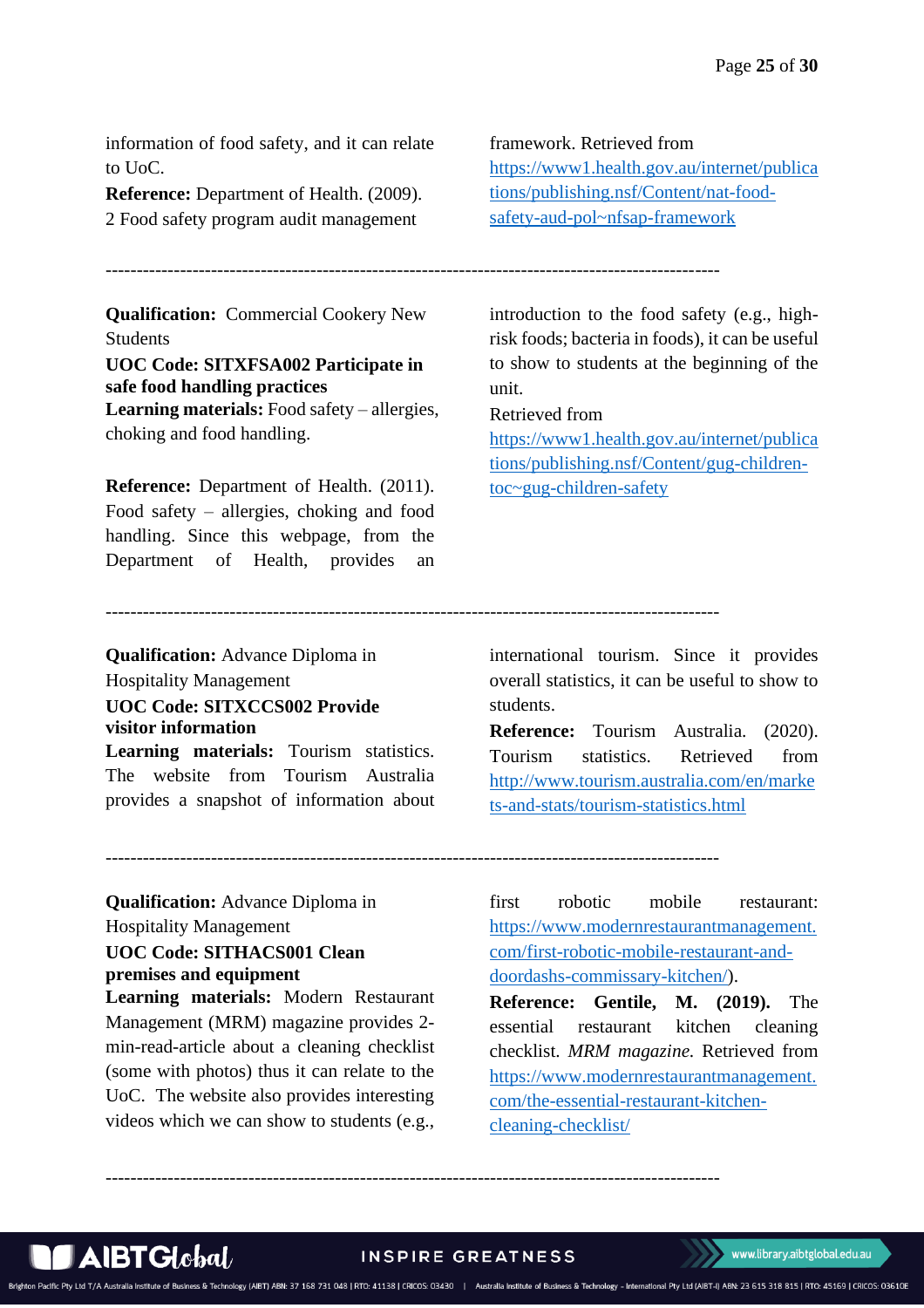# <span id="page-25-0"></span>**Industry Professional Body and Upcoming Industry Events and Activities**

This section introduces upcoming industry events and activities which relate to AIBT schools. While some event and activities relate to all schools, some relate specifically to particular schools or course.

# **Ace Aviation Aerospace Academy**

**Topic:** Designated Aviation Medical Examiner (DAME) Training Program **Host:** The Australasian Society of Aerospace Medicine **Location:** Brisbane **Date:** May 2-10, 2020 V**isit:** <https://www.asam.org.au/news/dame-training-brisbane-may-2-10-2020>

**Topic:** ASAM Annual conference **Host:** Civil Aviation Safety Authority – Australian Government **Location:** Hobart **Date:** September 17-20, 2020 V**isit:** <https://www.casa.gov.au/avmed/newsletter-and-events>

# **Ada School of Information Technology**

**Topic:** ACS Webinar: AI Assistants **Host:** Australian Computer Society (ACS) **Location:** Webinar (registration by February 24, 2020, 4 pm) **Date:** February 27, 2020 **Time:** 1:00 pm **Fees:** Free V**isit:** <https://www.acs.org.au/cpd-education/event-detail.html?eventId=7010o000001f3KBAAY>

**Topic:** ACS Panel: ACS Queensland and RCL Present Queensland Women's Week Showcase

**Host:** Australian Computer Society (ACS)

**AIBTGlobal** 

**INSPIRE GREATNESS**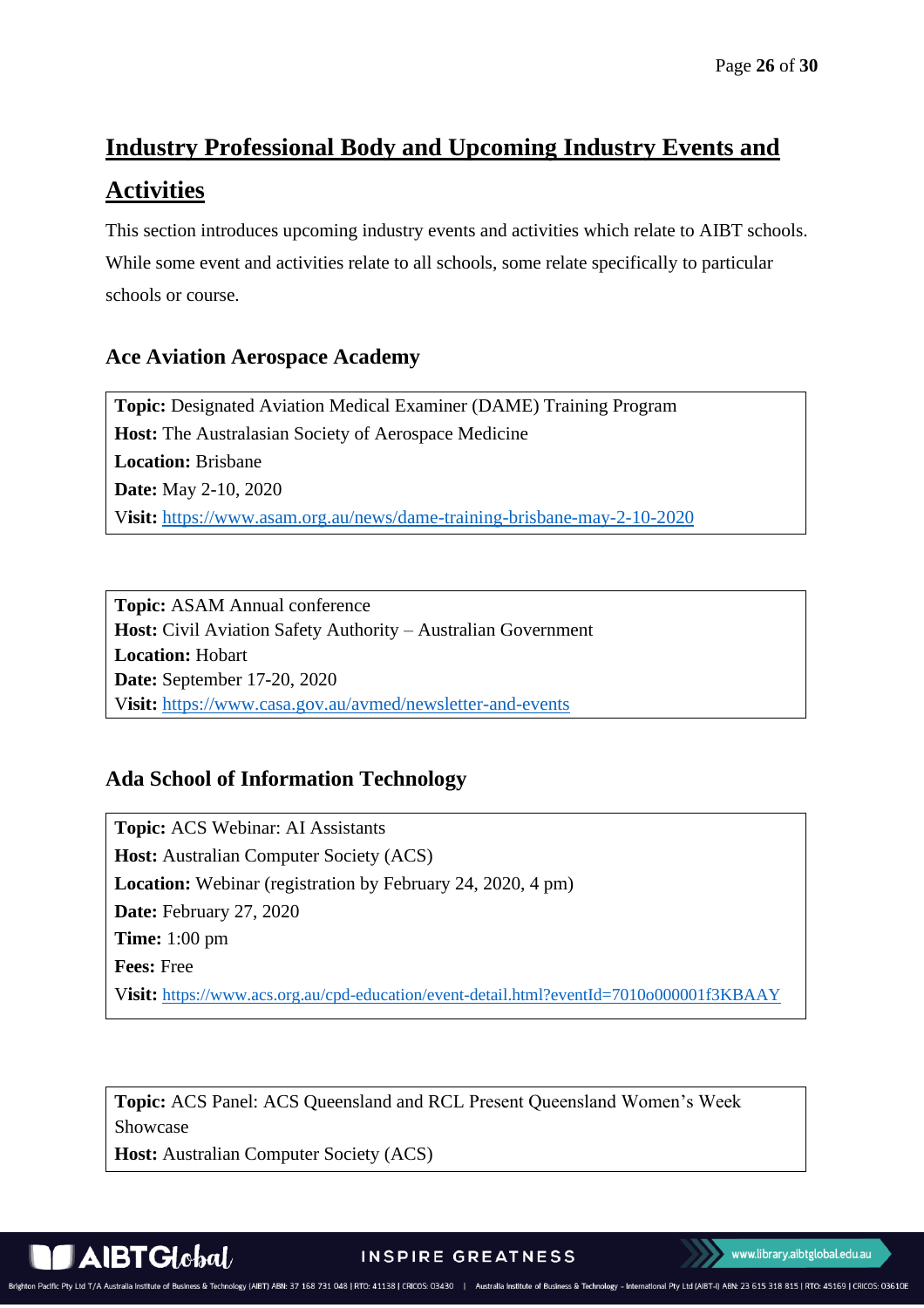**Location:** The Stadium @ The Precinct, Level 2. TC Beirne Building. 315 Brunswick St Fortitude Valley QLD 4006 **Date:** March 9, 2020 (Registration ends Sun, 08 Mar, 12:20 PM) **Time:** 5.30 pm – 7:30 pm **Fees:** Free V**isit:** <https://www.acs.org.au/cpd-education/event-detail.html?eventId=7010o000001f0UcAAI>

**Topic:** International Conference on Artificial Intelligence, Software Engineering, Information Technology and Applied S 2020 **Host:** Buderim War Memorial Community Association **Category:** Education & Training; Conferences **Location:** Holiday Inn Potts Point-Sydney, Sydney, Australia **Date:** March 14 – 15, 2020 **Time:** 9:00 am - 5:00 pm (General) V**isit:** <https://www.xpobuzz.com/icoaiseitaas>

**Topic:** ACS Webinar: Modern Business Law 'Tips & Tricks' for IT Professionals **Host:** Australian Computer Society (ACS) **Location:** Webinar **Date:** March 18, 2020 **Time:** 2:00 – 3.00 pm **Fees: A**vailable only for member V**isit:** <https://www.acs.org.au/cpd-education/event-detail.html?eventId=7010o000001f3pxAAA>

**Topic:** ACS Emerging & Deep Tech Webinar: Software Development Best Practice **Host:** Australian Computer Society (ACS) **Location:** Webinar (Registration ends March 18, 2020 10:30 pm) **Date:** March 19, 2020 **Time:** 12:00 -1:00 pm **Fees:** Free V**isit:** <https://www.acs.org.au/cpd-education/event-detail.html?eventId=7010o000001ezzoAAA>

**INSPIRE GREATNESS**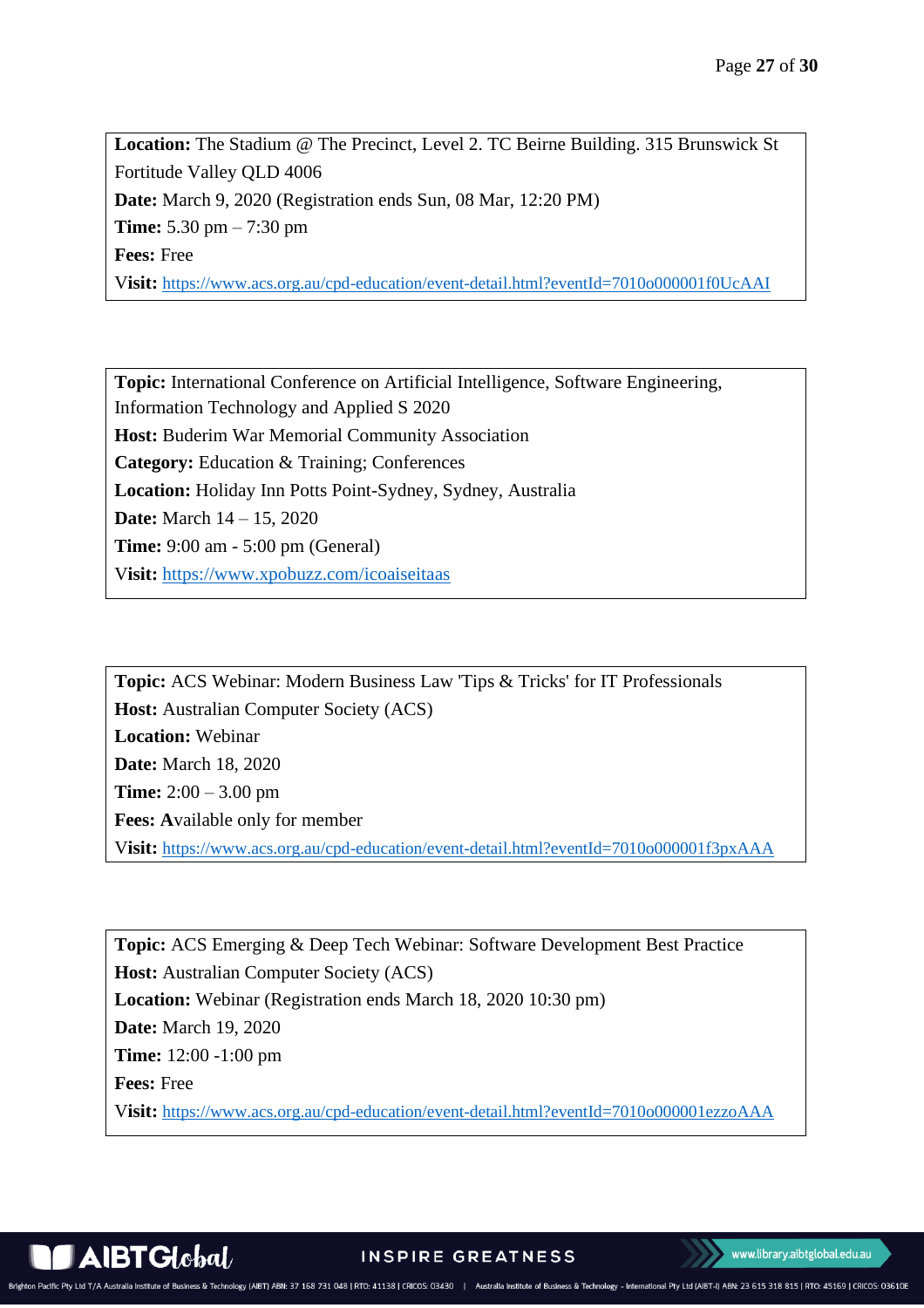# **Bespoke Grammar**

**Topic:** Improving Pronunciation and Spoken English Class at Parramatta Library **Host:** Parramatta Library **Location:** 1-3 Fitzwilliam Street, Parramatta **Date:** 26 February, March 4, 11, 18, 25, and April 1, 2020 **Time:** 10:00 am – 11:00 am AEDT **Fees:** Free V**isit:** [https://www.eventbrite.com.au/e/improving-pronunciation-and-spoken-english](https://www.eventbrite.com.au/e/improving-pronunciation-and-spoken-english-class-at-parramatta-library-registration-79306338393)[class-at-parramatta-library-registration-79306338393](https://www.eventbrite.com.au/e/improving-pronunciation-and-spoken-english-class-at-parramatta-library-registration-79306338393)

**Topic:** ACTA International Conference **Host:** ACTA **Location:** Brisbane Hilton, Brisbane, Queensland **Date:** September 29 - October 2, 2020 V**isit:** <http://www.tesol.org.au/ACTA-Conference>

# **Branson Business School**

**Title:** Marketing Lunch - Brisbane **Host:** Gamechanger Business Network **Location:** Greenhouse Canteen & Bar 66 Manning St, South Brisbane, QLD 4101 **Date:** February 26, 2020 **Time:** 12:00 pm – 2:00 pm AEST **Fees:** \$38.01 including a lunch V**isit:** <https://www.eventbrite.com.au/e/marketing-lunch-brisbane-tickets-89767977437>

**Title:** How to Develop a Content Marketing Strategy - Online Course **Location:** Brisbane, Queensland 4000 **Date:** February 27, 2020 **Time:** 3:00 pm (on various days) V**isit:** [https://brisbane.eventful.com/events/develop-content-marketi-/E0-001-](https://brisbane.eventful.com/events/develop-content-marketi-/E0-001-123778525-1@2020022715) [123778525-1@2020022715](https://brisbane.eventful.com/events/develop-content-marketi-/E0-001-123778525-1@2020022715)

**AIBTGlobal** 

**INSPIRE GREATNESS**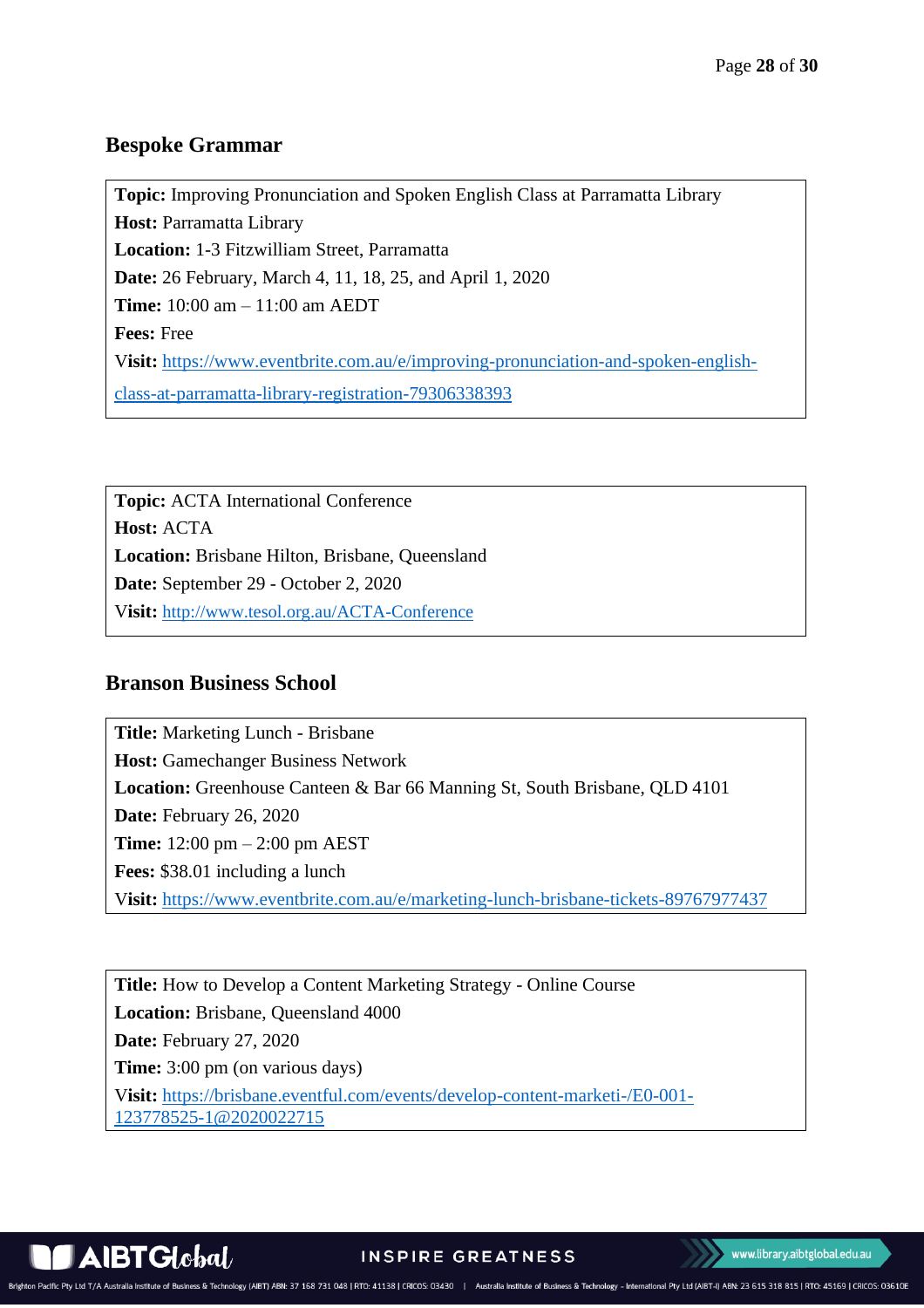**Title:** Supply Chain on Blockchain Conference **Host:** ConsenSys **Location:** Fishburners Brisbane Coworking Space, Brisbane **Date:** July 13, 2020 **Time:** 9:00 am – 5:30 pm V**isit:** <https://10times.com/scobc>

**Title:** Practice risk management and quality control (how to manage your quality control and practice risks using CPA Australia's new online tools for APES 320 Quality Control for Firms and APES 325 Risk Management for Firms).

**Host:** Certified Public Accountant

**Location:** Webinar

**Date:** March 18, 2020

**Time:** 12:00 pm – 1:00 pm. **Fees:** Free

## **Diana School of Community Services**

**Title:** What is child-focused supervision in adult-focused services and how does it work? **Topic:** This webinar discusses child-focused supervision and initiatives to support childfocused practice in adult services.

**Host:** Pam Rycroft and Dan Moss

**Location:** Webinar

**Date:** February 26, 2020

**Time:** 13:00 – 14:00 (AEDT)

V**isit:** [https://aifs.gov.au/cfca/events/what-child-focused-supervision-adult-focused](https://aifs.gov.au/cfca/events/what-child-focused-supervision-adult-focused-services-and-how-does-it-work)[services-and-how-does-it-work](https://aifs.gov.au/cfca/events/what-child-focused-supervision-adult-focused-services-and-how-does-it-work)

**Title:** ITAC 2020 Conference

**Topic:** *transforming independence through innovative technology* emphasises the importance of assistive technology, supporting service quality and independence. **Host:** The Aged Care Industry Information Technology Council (ACIITC) supported by Leading Age Services Australia and Aged and Community Services Australia **Location:** Royal International Convention Centre (ICC), Brisbane **Date:** March 3rd & 4th, 2020

V**isit:** <http://www.itacconference.com.au/ehome/index.php?eventid=100189884&>

 $\mathbf A$ IBT $\mathbf G$ lobal

**INSPIRE GREATNESS**